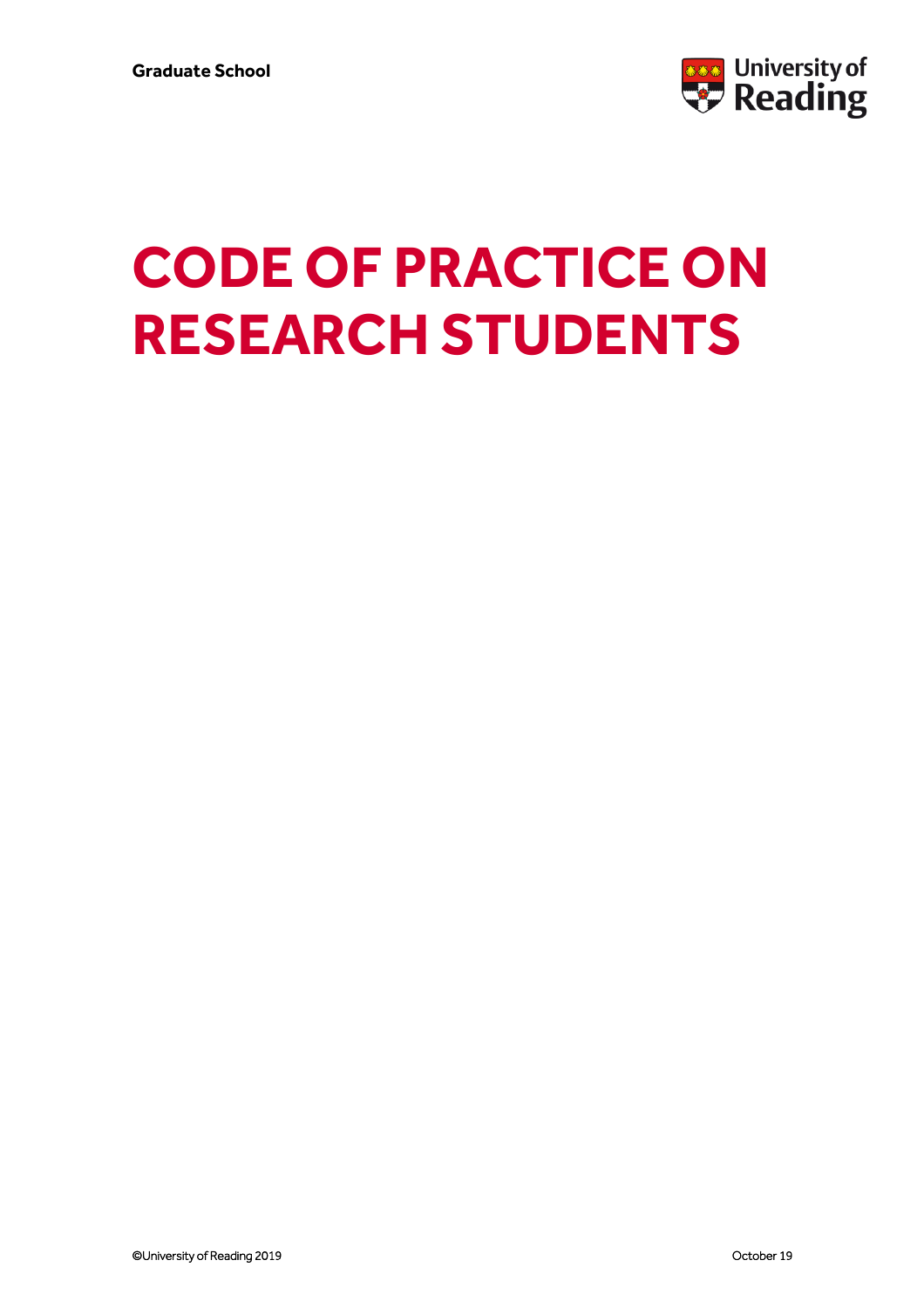## **Contents**

| 1.               |                                                                                  |  |
|------------------|----------------------------------------------------------------------------------|--|
| 2.               |                                                                                  |  |
| 3.               |                                                                                  |  |
| 4.               |                                                                                  |  |
| 5.               |                                                                                  |  |
| 6.               |                                                                                  |  |
| $\overline{7}$ . |                                                                                  |  |
| 8.               |                                                                                  |  |
| 9.               |                                                                                  |  |
| 10.              |                                                                                  |  |
| 11.              | Further Requirements for Students studying at a distance from the University  19 |  |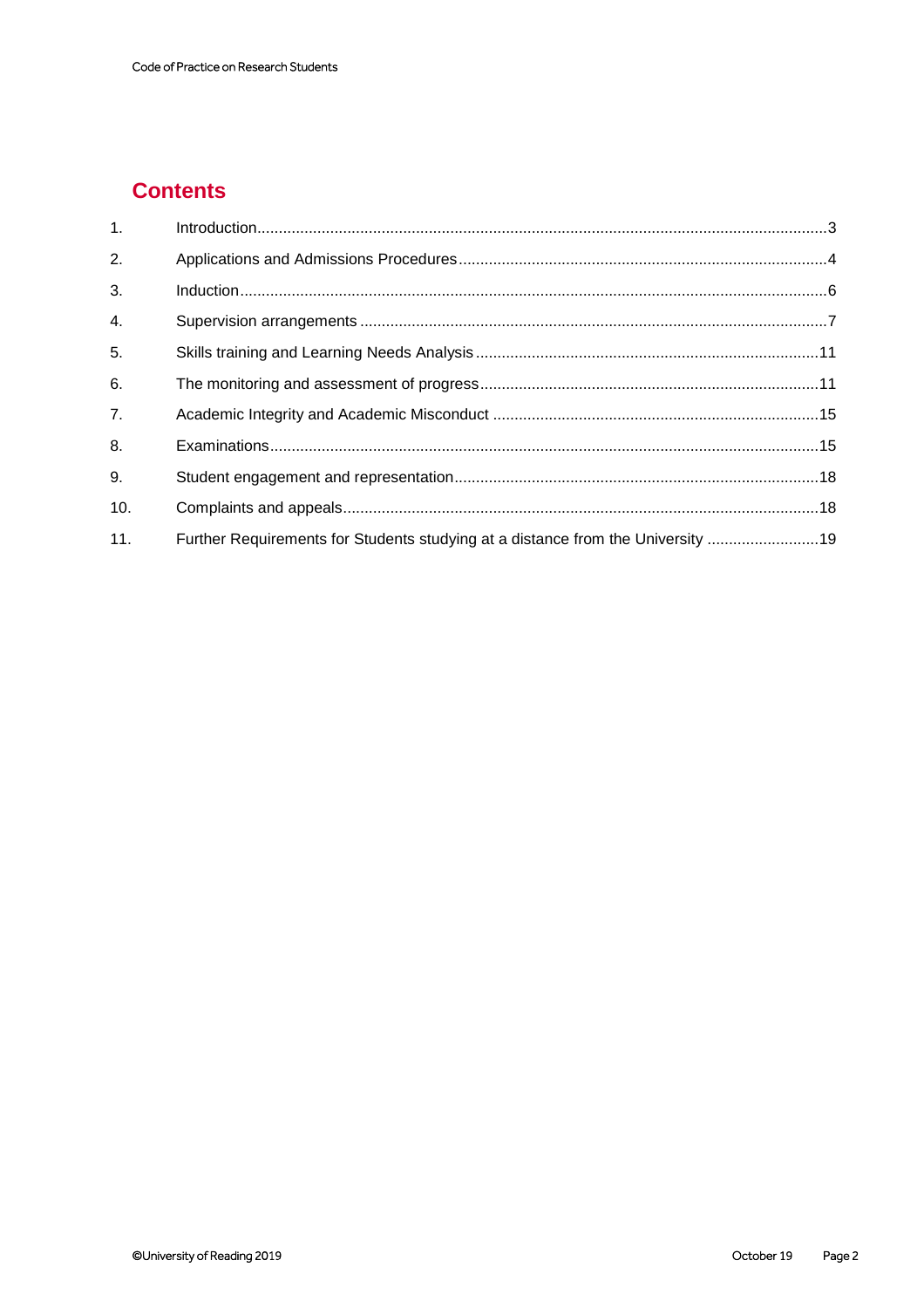## <span id="page-2-0"></span>1. Introduction

This Code of Practice sets out a minimum set of requirements for all parties involved in the awarding of research degrees at the University of Reading. This Code covers all such degrees including MPhil and PhD, the research elements of Professional Doctorate programmes, relevant elements of PhD by Published Works programme, and the LLM (by thesis).

The Code is also intended to supplement the existing regulations and guidelines in the University; these include:

- Regulations governing Degrees of Masters and Doctor awarded by Thesis (formerly Ordinance V in the University *Calendar*);
- Regulations governing Degree of Professional Doctorate (formerly Ordinance LX in the University *Calendar*);
- Postgraduate Research Programmes Admissions Policy;
- *Rules for the Submission of Theses for Higher Degrees*;
- *Guide for Examiners for Higher Degrees by Thesis*;
- School Handbooks for Research Students;
- Information specific to research students available via the Graduate School website at: [www.reading.ac.uk/graduateschool/currentstudents](http://www.reading.ac.uk/graduateschool/currentstudents) and
- the online Student Handbook (not specific to research students), available at:

#### [www.reading.ac.uk/internal/student/OnlineStudentHandbook/std-serv-osh-index.aspx](http://www.reading.ac.uk/internal/student/OnlineStudentHandbook/std-serv-osh-index.aspx)

The Code is intended to promote good practice in application, supervision, training, monitoring and examining of research students and it is hoped that it will provide the means for a harmonious working relationship between the student and their supervisory team, which is vital to the success of the student's work.

Throughout the Code, the 'School' is assumed to be the organisational unit that oversees matters relating to research students. In Schools that have distinct intra-School Departments, the word 'Department' may be substituted for the work 'School' in most instances. However, in cases where the outcome of the Confirmation of Registration process is that a student is referred to the University's *Policy on and procedures relating to PhD and MPhil student academic engagement and fitness to study* or recommended for transfer to MPhil, the Head of School has ultimate responsibility.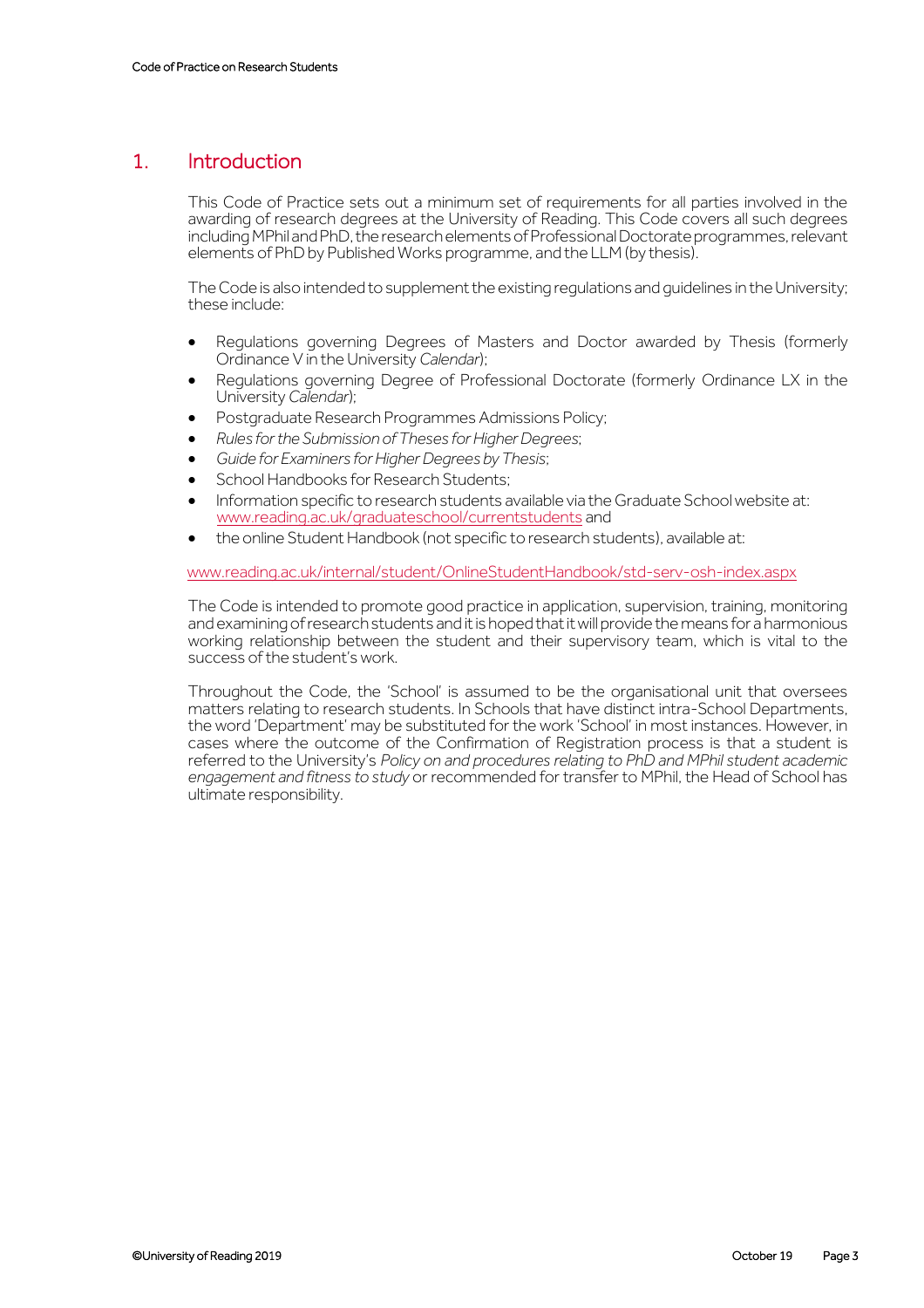## <span id="page-3-0"></span>2. Applications and Admissions Procedures

- (a) Candidates for admission should be given as much information as possible to enable them to make an informed decision, including, where applicable, the provision of specific information relevant for students with disabilities or other special needs. Schools should review the promotional literature available for research students (including their websites) on a regular basis, to ensure that the information contained therein is accurate and up to date. Such literature should include information on:
	- admissions criteria;
	- research groups within the School;
	- studentships or scholarships available to research students;
	- training programmes
	- a link to the Graduate School webpages.

Promotional literature in leaflet or brochure form should be available to send to prospective applicants through the relevant School Office, the Graduate School and the Student Recruitment Office.

- (b) Applications should be considered carefully and as rapidly as possible. Normally, a decision on a potential international student should be made within two weeks (subject to the subsequent receipt of favourable references) and on a UK applicant within six weeks, allowing for the extra time needed to conduct an interview. Slow responses may result in an applicant accepting an offer to study elsewhere. During the period when the application is under consideration, candidates should be kept informed of its progress.
- (c) Decisions on applications should involve the judgement of the School Director of Postgraduate Research Studies, in addition to the prospective supervisor, (subject to scrutiny by the relevant member of the Admissions Office staff) as to whether a candidate is to be offered a place on a research programme or rejected. In the situation where the School Director of Postgraduate Research Studies is also the prospective supervisor, a decision on the application should also include the Head of School or another senior member of academic staff.
- (d) All offers of admission will be made in writing by the Admissions Office. Admissions Office staff will have responsibility for verifying that candidates have appropriate qualifications, an acceptable level of English language ability (see point h below), and financial backing to meet the fees and living costs of their course in full.
- (e) Applicants for entry to a research degree of the University of Reading should normally possess at least a first degree (normally of an Upper Second Class honours standard or The admission of students with lower or non-standard qualifications may be approved by the Dean of Postgraduate Research Studies.
- (f) Applicants resident in the United Kingdom should normally be asked to attend for an interview. A Good Practice guide for Schools on conducting such interviews is available on the web at:

[www.reading.ac.uk/web/files/graduateschool/pgrinterviewguiderevoct18.pdf](http://www.reading.ac.uk/web/files/graduateschool/pgrinterviewguiderevoct18.pdf)

In cases where this is not possible, the School should have in place an alternative procedure (for example a Skype or telephone interview) which allows an adequate assessment of the suitability of applicants. The School Director of Postgraduate Research Studies, an appropriate nominee and/or the prospective supervisor(s) should also contact the applicant to discuss the proposed research. Furthermore, such applicants would normally be asked to visit the School before commencing their research. In the case of applicants from overseas, whom it would not normally be feasible to interview, special care should be taken in assessing the candidate's suitability to undertake the research programme proposed in the light of study previously undertaken and qualifications obtained.

(g) In making a decision on an applicant, Schools should consider not only the academic and research ability of the candidate, but also the feasibility of the research project proposal in terms of: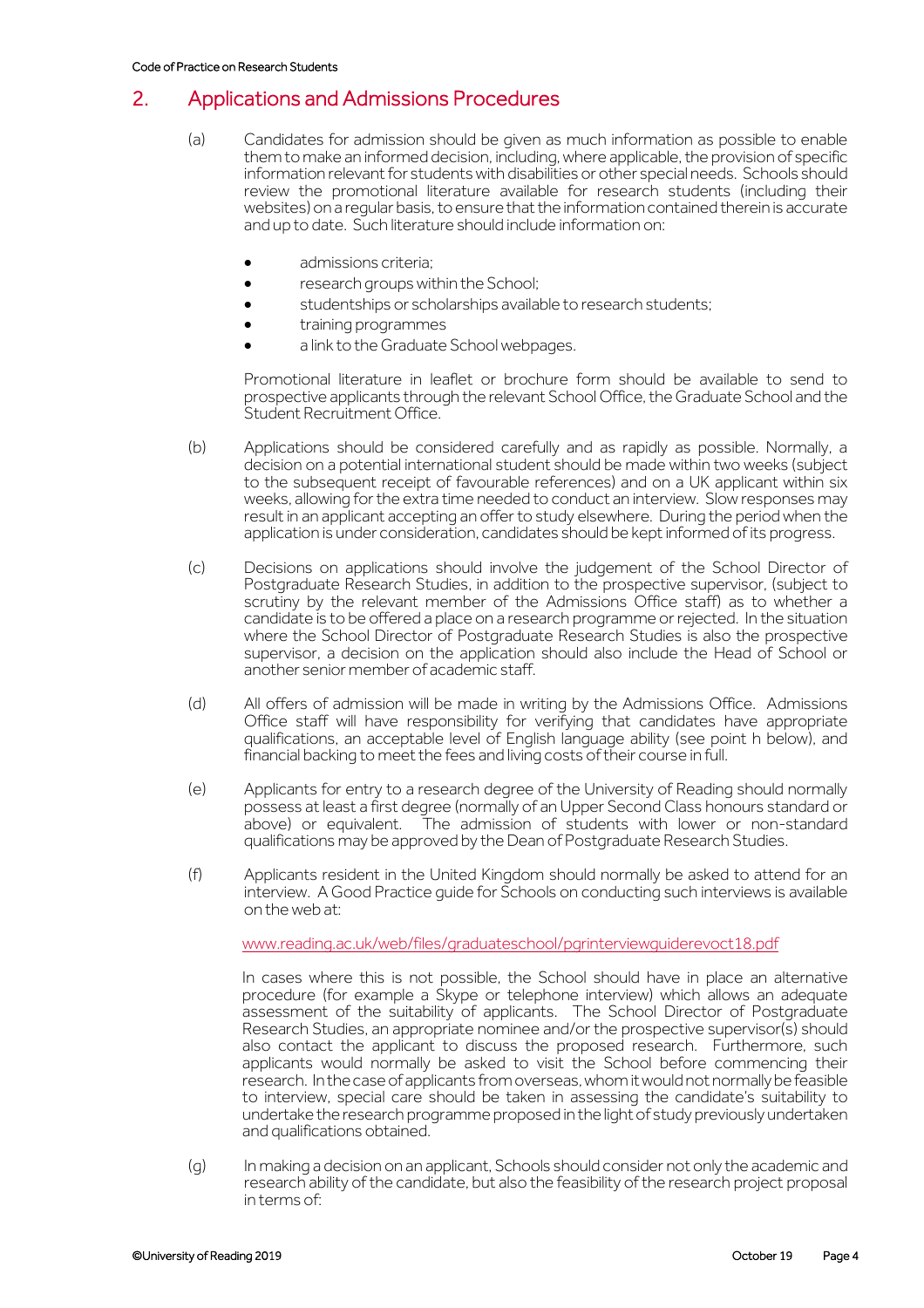- $\bullet$  the academic standard of the research proposed;
- **•** the clarity of the aims and objectives;
- any equipment/special facilities that may be required, and any associated additional cost;
- the skills and experience of the proposed supervisors;
- the length of time that the research may take (in the light of the expected and maximum lengths of registration).
- (h) Offers of admission should include the following information:
	- Any academic requirements for admission;
	- A statement detailing English language requirements; Candidates whose first language is not English should normally be asked to provide evidence of their ability in academic English. The normal entry requirement for research degrees is a score of 7 on the IELTS (International English Language Testing System) Test or an equivalent test accepted by the University, although some Departments may accept a score of 6.5. Exceptions to such a requirement may arise where the candidate has recently studied for another degree or worked in a country where English is the native language;
	- A statement of the Fees (including research expenses and supervisory visit fees) and expected living costs for the course. Details of any Studentships or Scholarships that have been awarded to the applicant should also be provided, normally in a separate award letter to the offer of admission;
	- The title and a brief description of the research topic to be undertaken;
	- The name(s) of the proposed supervisors;
	- The date of registration and any periods of time to be spent away from Reading;
	- The minimum, expected and maximum lengths of registration. The minimum, expected and maximum lengths of registration for MPhil and PhD will be as follows:

|       | Full-time           |         | Part-time           |         |  |
|-------|---------------------|---------|---------------------|---------|--|
|       | Minimum<br>Expected | Maximum | Minimum<br>Expected | Maximum |  |
| Mnhil | vears               | vears   | 3 years             | vears   |  |

|     | Full-time           |         | Part-time |          |         |
|-----|---------------------|---------|-----------|----------|---------|
|     | Minimum<br>Expected | Maximum | Minimum   | Expected | Maximum |
| PhD | vears               | vears   | vears     | 5 vears  | vears   |

The URL of the University *Code of Practice on Research Students.*

The Dean of Postgraduate Research Studies may agree alterations to these periods as appropriate. The earliest that students can submit their thesis without requiring the approval of the Dean of Postgraduate Research Studies is eight weeks prior to their minimum registration date<sup>1</sup>.

- (i) Students should be provided with the following information at registration or prior to registration:
	- links to the Graduate School website;
	- relevant School Handbooks for Research Students;

1

<sup>&</sup>lt;sup>1</sup> See table above for minimum, expected and maximum periods of registration.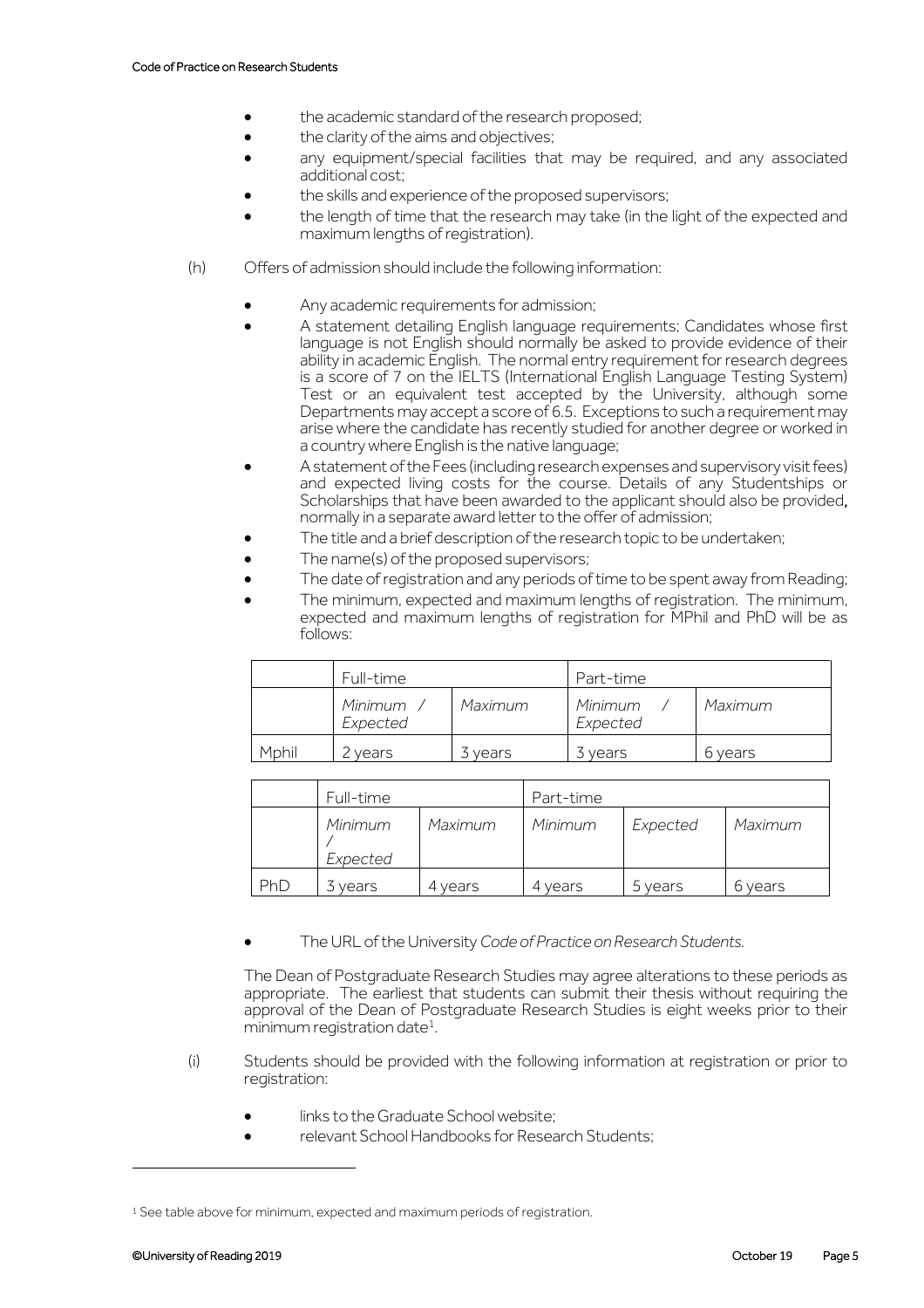- details of any training programmes to be provided.
- (j) Once an offer of admission has been made, it is good practice for Schools to maintain contact with a prospective student and provide them with any relevant information.
- (k) Candidates for 'PhD' in all Schools will be registered initially for a 'PhD (initial registration)'. During the second year of registration (or part-time equivalent), a formal assessment (known as 'confirmation of registration') of the candidate's research ability and the standard of their research will be undertaken by the School 'monitoring committee' or equivalent. This assessment will result in either confirmation of registration as a PhD candidate, an agreed plan of remedial action and the opportunity to submit a further report within an agreed timescale, recommendation for transfer of registration to MPhil, or recommendation for referral to the Head of School, who will need to consider invoking the procedures for Academic Engagement and Fitness to Study, which can lead to deregistration from PGR programmes. Further information on the 'confirmation of registration' process can be found in section 6f below and in the University's separate guidance document on monitoring and assessingthe progress of PGR students (web link provided in section 6).
- $($ l) Applications for admission to research degrees <sup>2</sup> at The University of Reading will be dealt with in accordance with the University's *Equality and Diversity Policy*<sup>3</sup> at all times.
- (m) Applications from candidates with disabilities or other special needs should be considered on merit. It is the policy of the University not to reject a student on the grounds of physical disability, sensory impairment, specific learning difficulty or mental health problems, provided that he or she is capable of being integrated into the academic community. If an offer of admission is to be made to such a candidate, then the School should pass all available information concerning the students and their needs to the University's Disability Advisory Services. It should however be the responsibility of the candidate to declare their disability or special requirements either on the application form or in a letter to the School, so as to inform the admission decision;
- (n) Schools should consider applications for the Assessment of Prior Learning (APL) or the Assessment of Prior Experiential Learning (APEL) in accordance with the University's *Policy on Assessment of Prior (Experiential) Learning (AP(E)L)*, which is available on the web at:

#### [www.reading.ac.uk/web/files/qualitysupport/apelpolicy.pdf](http://www.reading.ac.uk/web/files/qualitysupport/apelpolicy.pdf)

In considering such applications, Schools should ensure that any previous study, work or experience is at a level appropriate to a research programme.

## <span id="page-5-0"></span>3. Induction

- (a) A University-wide induction event will be held by the Graduate School near the start of each term. These events will be well publicised and Schools should ensure that they do not schedule any simultaneous events that would prevent students attending the central events. At the University-wide induction events, students will be issued with a range of information including a copy of the *Code of Practice on Research Students*. Students unable to attend these events will be advised to collect this information from the Graduate School at their earliest convenience
- (b) Schools should also organise an induction for their new students, normally at the start of the Autumn Term. Such events allow new research students to start to become familiar with the research environment in the particular School and also allow information on the following to be provided to them (much of this may also be contained within School handbooks, if applicable):
	- Key staff within the School with responsibilities relating to research students
	- Facilities and resources available to research students;

<sup>1</sup> <sup>2</sup> Available at:

[www.reading.ac.uk/web/files/student\\_recruitment/admissions\\_policy\\_for\\_postgraduate\\_research\\_programmes.pdf](http://www.reading.ac.uk/web/files/student_recruitment/admissions_policy_for_postgraduate_research_programmes.pdf) <sup>3</sup> Available at[: www.reading.ac.uk/web/files/humanresources/Equal-opportunities-policy-final-July-17.pdf](http://www.reading.ac.uk/web/files/humanresources/Equal-opportunities-policy-final-July-17.pdf)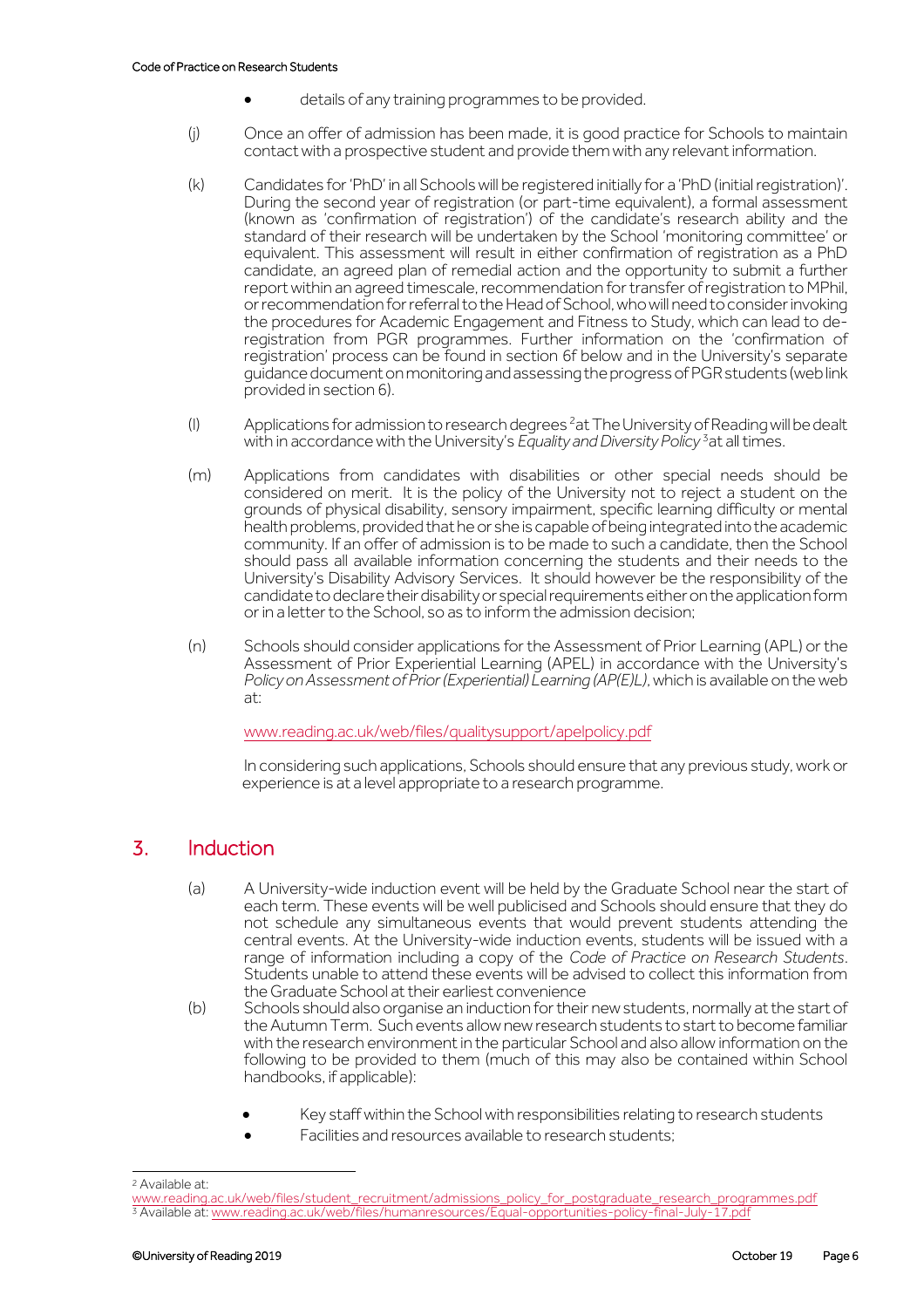- Student Welfare information, including information for students with disabilities or special needs;
- Relevant skills training programmes;
- Outline of monitoring of progress procedures;
- Opportunities to interact with other research students and staff, both within their particular School and elsewhere;
- Relevant Health and Safety and ethics information.
- (c) Where Schools have a small number of research student entrants, or at the beginning of the Spring and Summer Terms when the number of entrants may be small, it may not be feasible or effective to organise a formal induction session. In such circumstances, new research students should meet with the School Director of Postgraduate Research Studies and they should be encouraged to attend the Spring or Summer Term University-wide induction run by the Graduate School, or otherwise be directed to the information issued at those events.
- (d) Whilst it is accepted that it may be harder to involve part-time and PhD by Distance students in induction programmes, Schools should make every effort to ensure that such students are able to attend. Schools should arrange their inductions at a time when part-time students are able to be in Reading and as noted at 10a below, it is normal practice for PhD by Distance students to be studying in Reading for the first month their research programme.

## <span id="page-6-0"></span>4. Supervision arrangements

(a) Any research degree involves a partnership between the student and their supervisor(s). There are responsibilities on both sides, which all parties should respect.

The responsibilities of the supervisor(s) include:

- (i) giving guidance about
	- the nature of the research and the standard expected;
	- regulations relating to research integrity, academic misconduct<sup>4</sup> and ethical standards<sup>5</sup>;
	- the planning of the research programme;
	- the nature and extent of the help the student may expect in preparing a thesis in its final form for submission;
	- relevant literature;
	- attendance at taught classes, where appropriate;
	- requisite techniques (including arranging for instruction where necessary);
	- necessary safety precautions.
- (ii) carrying out an analysis of training and learning needs ('Learning Needs Analysis') (see section 5c);
- (iii) maintaining contact through regular supervision meetings, in accordance with University and School policy and in the light of discussion of arrangements with the student (see section 4g);
- (iv) being accessible to the student at other appropriate times when advice may be needed;

<sup>1</sup> <sup>4</sup> Available at[: www.reading.ac.uk/web/files/graduateschool/pgr\\_academic\\_misconduct\\_statement\\_aug2018.pdf](http://www.reading.ac.uk/web/files/graduateschool/pgr_academic_misconduct_statement_aug2018.pdf)

<sup>5</sup> Information on Research Ethics is available at[: www.reading.ac.uk/internal/academic-and-governance-services/research](http://www.reading.ac.uk/internal/academic-and-governance-services/research-ethics/RECethicshomepage.aspx)[ethics/RECethicshomepage.aspx](http://www.reading.ac.uk/internal/academic-and-governance-services/research-ethics/RECethicshomepage.aspx) whereas the Code of Good Practice on Research is available a[t www.reading.ac.uk/imps-](http://www.reading.ac.uk/imps-FOIA-pubscheme-polsandprocs.aspx)[FOIA-pubscheme-polsandprocs.aspx](http://www.reading.ac.uk/imps-FOIA-pubscheme-polsandprocs.aspx)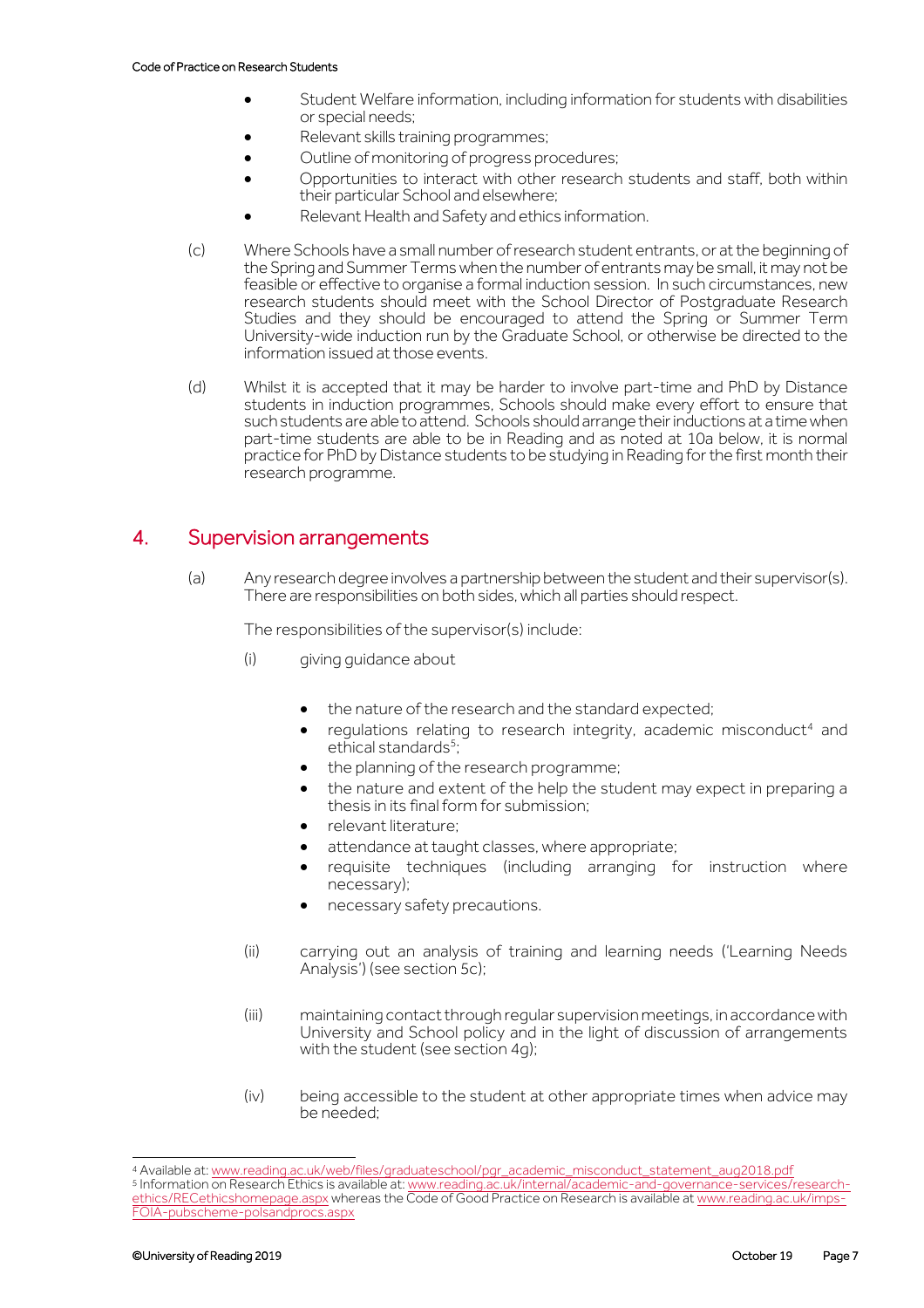- (v) giving advice on the necessary completion dates of successive stages of the work so that the whole may be submitted within the scheduled time;
- (vi) requesting written work as appropriate, and returning such work with constructive criticism and in reasonable time;
- (vii) arranging as appropriate for the student to talk about the work to staff or graduate seminars;
- (viii) reporting in writing at least annually on the student's progress to the Head of School and School Director of PGR Studies and the student (see section 6b);
- (ix) ensuring that the student is made aware of inadequacy of progress or of standards of work below that generally expected, and informing the Head of School without delay if at any stage it appears that the student is unlikely to achieve the degree for which he or she is registered;
- (x) where research student projects involve external partners, the lead supervisor should be responsible for managing expectations and directing communications between the student and the external partners, and for ensuring that all parties are aware of their own and each other's roles and responsibilities;
- (xi) when the thesis is submitted, sending a written report to the Examiners via the Doctoral Examinations Officer in the Graduate School (see section 7c);
- (xii) helping students to prepare for their viva and, where applicable, to carry out requested amendments to their thesis;
- (xiii) undertaking training as appropriate, and as identified in staff development reviews and by other means, in order to allow them to undertake the role of the supervisor effectively.

The responsibilities of the student include:

- (i) adhering to the Universities regulations governing research integrity, academic misconduct<sup>2</sup>, and ethical standards<sup>3</sup>;
- (ii) discussing with the supervisor the type of guidance and comment which is most helpful, and agreeing a schedule of meetings (see section 4g);
- (iii) taking the initiative in raising problems or difficulties, however elementary they may seem;
- (iv) agreeing and observing any necessary safety precautions and, where required, attending the appropriate training;
- (v) participating in a Learning Needs Analysis and agreeing to, and engaging in, the recommended programme of training;
- (vi) maintaining the progress of the work in accordance with the stages agreed with the supervisor, including in particular the presentation of written materials as required in sufficient time to allow for comments and discussion before proceeding to the next stage;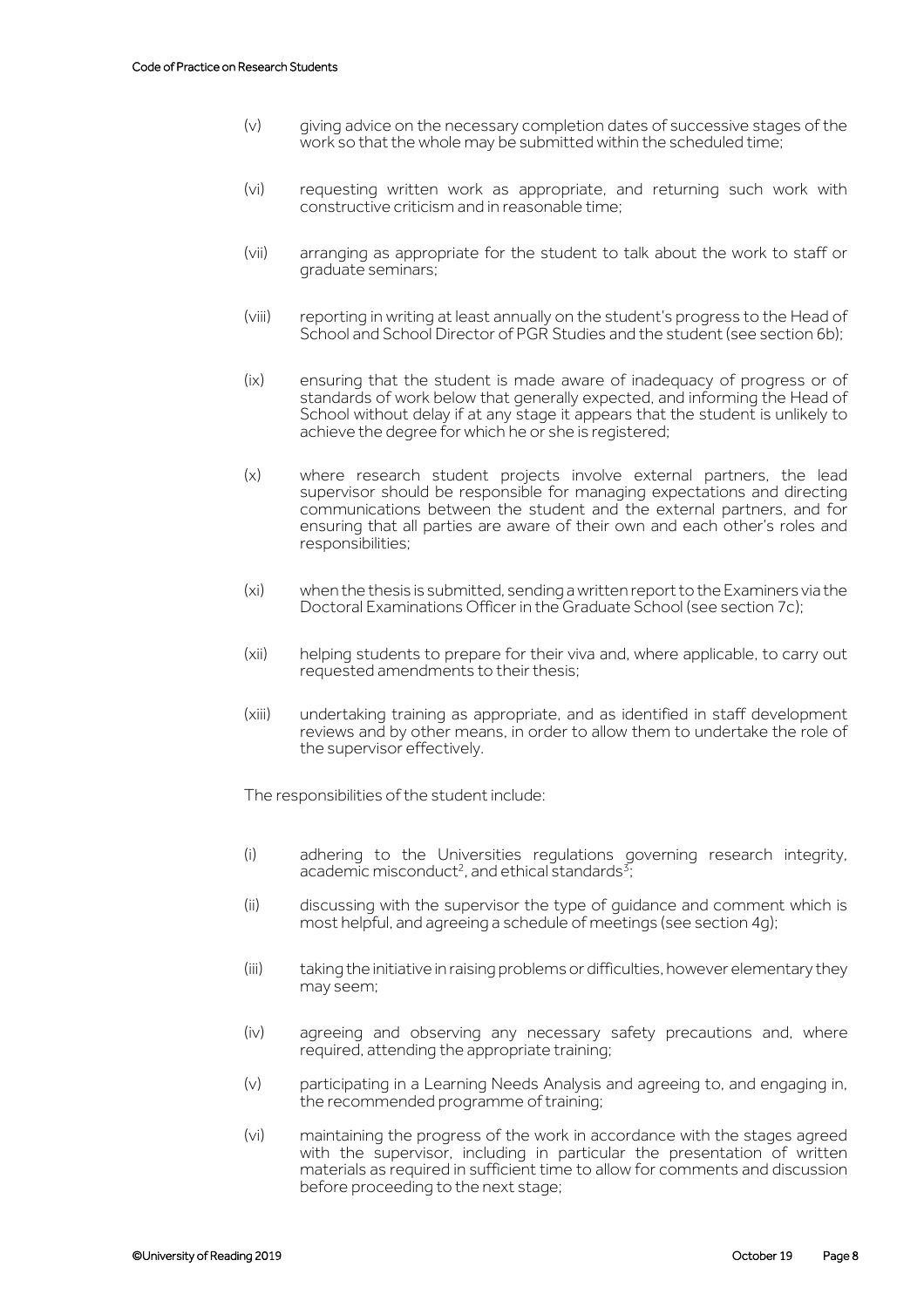- (vii) providing at least annually (as required in University regulations) a formal written report to the School, outlining progress during the preceding year, the contents of which should normally be discussed with the supervisor/s before submission (see section 6b);
- (viii) deciding when he or she wishes to submit within the prescribed period of registration, taking due account of the supervisor's opinion, and informing the Doctoral Examinations Officer within the required time period. Shortly before submission of their thesis, students should inform their supervisor(s) of any special circumstances which they believe may have adversely affected their research. They should also show their supervisor(s) the final draft of their thesis before submission.
- (b) All research students should have a supervisory team containing a main supervisor who is the clearly identified point of contact. In addition, there should also be a designated second supervisor, who may be based in an organisation external to the University; the exact nature of this role will vary according to needs. The supervisory team could also include:
	- additional designated supervisors
	- other members of academic or research staff
	- School / Department Director of PGR Studies
	- a member of the applicable monitoring team for the student
	- representatives of relevant partner organisations

The supervisory team should include a member of staff who has supervised a full-time research student to successful completion of their thesis in under four years (see section 4(f) below). Moreover, at least one member of the supervisory team (normally the main supervisor) should be research active'.

- (c) Where academically appropriate, Emeritus Professors may be appointed as the supervisor of a research student. However, in such cases, a current research-active member of staff of the University must act as a co-supervisor and moreover have ultimate responsibility for ensuring adherence to the current University regulations.
- (d) Where appropriate, supervisors based in an organisation external to the University may act as a primary supervisor. In such cases, this will be subject to the approval of the Dean of Postgraduate Research Studies. A current research-active member of staff of the University must also act as co-supervisor and moreover have ultimate responsibility for ensuring adherence to all relevant University regulations.
- (e) It is important for there to be clarity, amongst all those involved, on the respective roles and responsibilities of the various supervisors. These should be agreed at the outset of the project and reviewed as the project progresses. The members of the supervisory team should agree a minimum number of meetings each year and who needs to be represented at them. Where a designated supervisor is external to the University, the relevant School or Department is responsible for ensuring that the supervisor is made aware of, and adheres to, this *Code of Practice*.
- (f) Supervisors should have relevant academic and supervisory expertise. New members of the academic staff in their first appointment must attend the Postgraduate Certificate in Academic Practice programme organised by the Centre for Staff Training and Development, which includes training sessions on research student supervision. Where a member of staff is inexperienced in supervising research students, a more experienced co-supervisor should be appointed if practicable. Such an arrangement should not only be relevant for junior members of the academic staff but also for any member of staff who has yet to supervise a full-time research student to successful completion of their thesis in under four years.
- (g) It is the responsibility of all Supervisors to undertake appropriate training to update their skills relevant to supporting and guiding research students, such as through the support and information provided by the Graduate School.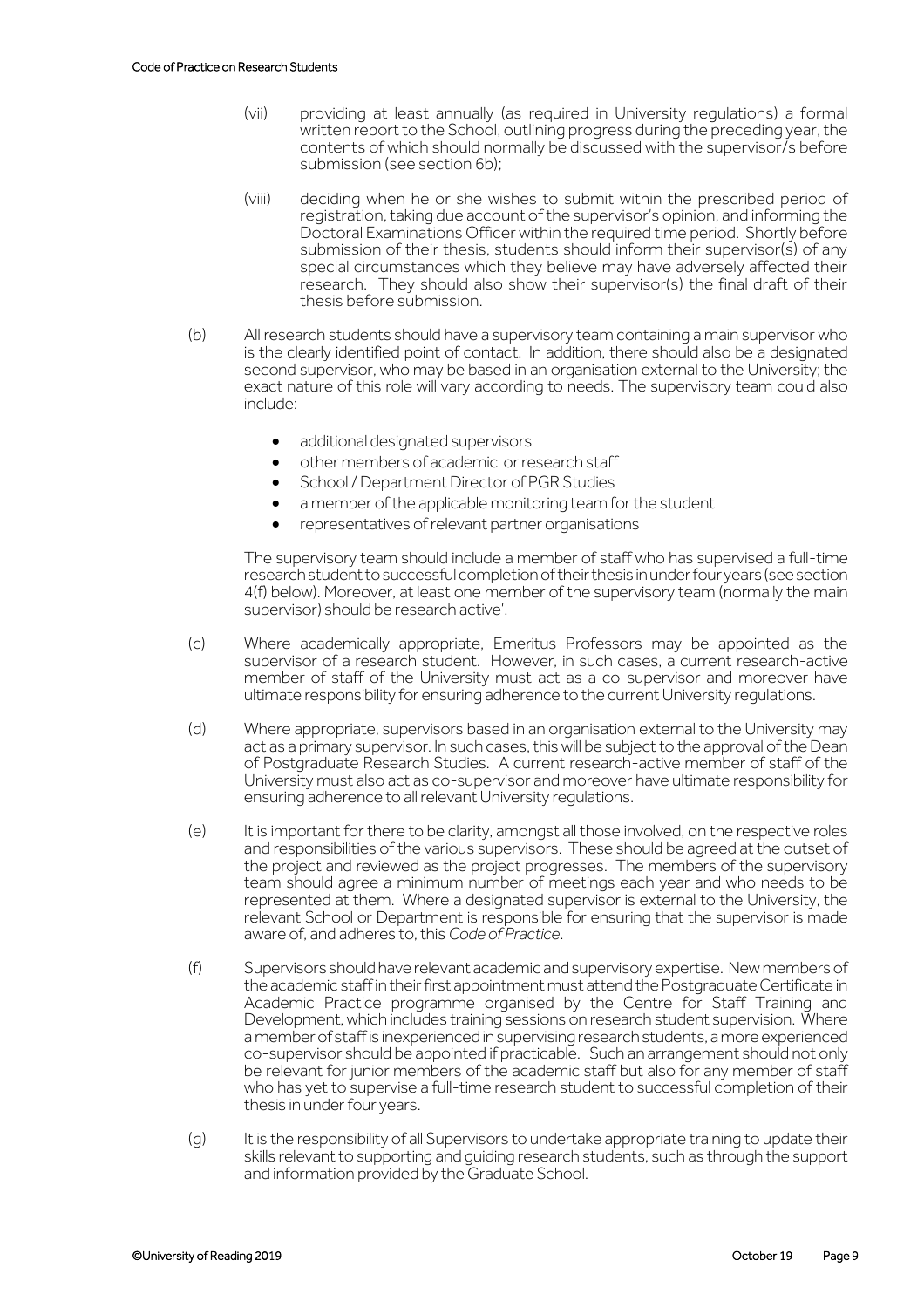#### Code of Practice on Research Students

- (h) The Head of School and the School Director of Postgraduate Research Studies should take care to ensure that any one particular supervisor is only directly involved in supervising a reasonable number of research students. It is expected that the maximum number of students for whom a member of academic staff can act as primary supervisor shall not normally exceed 6; however higher numbers can be permissible depending on a) the field of research in question and b) the range and scale of other responsibilities held by that member of staff. The supervisory workload of staff should be reviewed regularly by the Head of School and the School Director of Postgraduate Research Studies as part of the existing workload models.
- (i) If a particular supervisor is temporarily ill or absent, the School should ensure that alternative supervisory arrangements within the University are made, and that the student is aware of these. Where the main supervisor is unable to fulfil his or her supervisory responsibilities for six months or more, a decision needs to be taken as to whether that supervisor should retain the lead role. Should a particular supervisor leave the University, the School should ensure that an alternative supervisor, with appropriate academic experience, is provided. If this is not possible, the School should be responsible for identifying an external supervisor with appropriate academic experience; in such cases, a current research-active member of staff of the University must act as the primary supervisor. If it is not possible to find an appropriate external supervisor in such cases, the School should be responsible for finding an alternative institution to which the student can transfer.
- (j) The supervisor and the research student should be in regular contact and should arrange to meet frequently to discuss the student's progress. Supervisory input and contact should take place at least monthly. In terms of meetings, whilst it is accepted that the frequency may alter throughout the student's research programme (dependent on the stage they have reached), the supervisor and student should agree a minimum number of meetings each term. It is recommended that normally this minimum not be less than ten per annum and that there should be more meetings initially. Skype meetings may be substituted for face-to-face meetings for students studying at a distance. A brief note of supervisory meetings should be agreed and kept by the supervisor and the student encompassing, for example:
	- the date of the meeting;
	- the names of those present;
	- the main points of the discussion; and
	- any subsequent actions agreed.
- (k) There should be an annual evaluation by each research student of their supervisory arrangements, in parallel with the annual monitoring and review of progress. This will be carried out via a standard University form, which is available on the Graduate School website<sup>6</sup>. All current students will be emailed this form by the Graduate School, to which the completed forms will be submitted. In the event that a student makes a complaint about their arrangements, the Graduate School will discuss the issue initially with the student, and then with an appropriate member of the School / Department provided the students agrees to this. In the majority of cases, this will be the Director of Postgraduate Research Studies who, if appropriate, will raise any concerns with the supervisor and/or Head of School/Department. Where a student is supervised by the Director of Postgraduate Research Studies and a supervisory issue is raised in the evaluation form, this will be discussed with and addressed via another nominated member of academic staff, who will in most cases be the Head of School or Department.
- (l) Schools and departments should provide appropriate opportunities for research student representation, although depending on the numbers of research students, this may simply involve including a research student representative on a School or departmental-wide Student-Staff Committee. See section 8 for further information on student engagement and representation.
- (m) Students should have easy access to the Head of School and/or the member of staff responsible for research students in the School, if they wish to discuss their progress or supervision with someone other than the supervisor(s).

<sup>1</sup> <sup>6</sup> Located within the 'monitoring and assessment' section of [www.reading.ac.uk/graduateschool/currentstudents/gs](http://www.reading.ac.uk/graduateschool/currentstudents/gs-policiesandproceduresnew.aspx#gs_ppmonitoring)[policiesandproceduresnew.aspx#gs\\_ppmonitoring](http://www.reading.ac.uk/graduateschool/currentstudents/gs-policiesandproceduresnew.aspx#gs_ppmonitoring)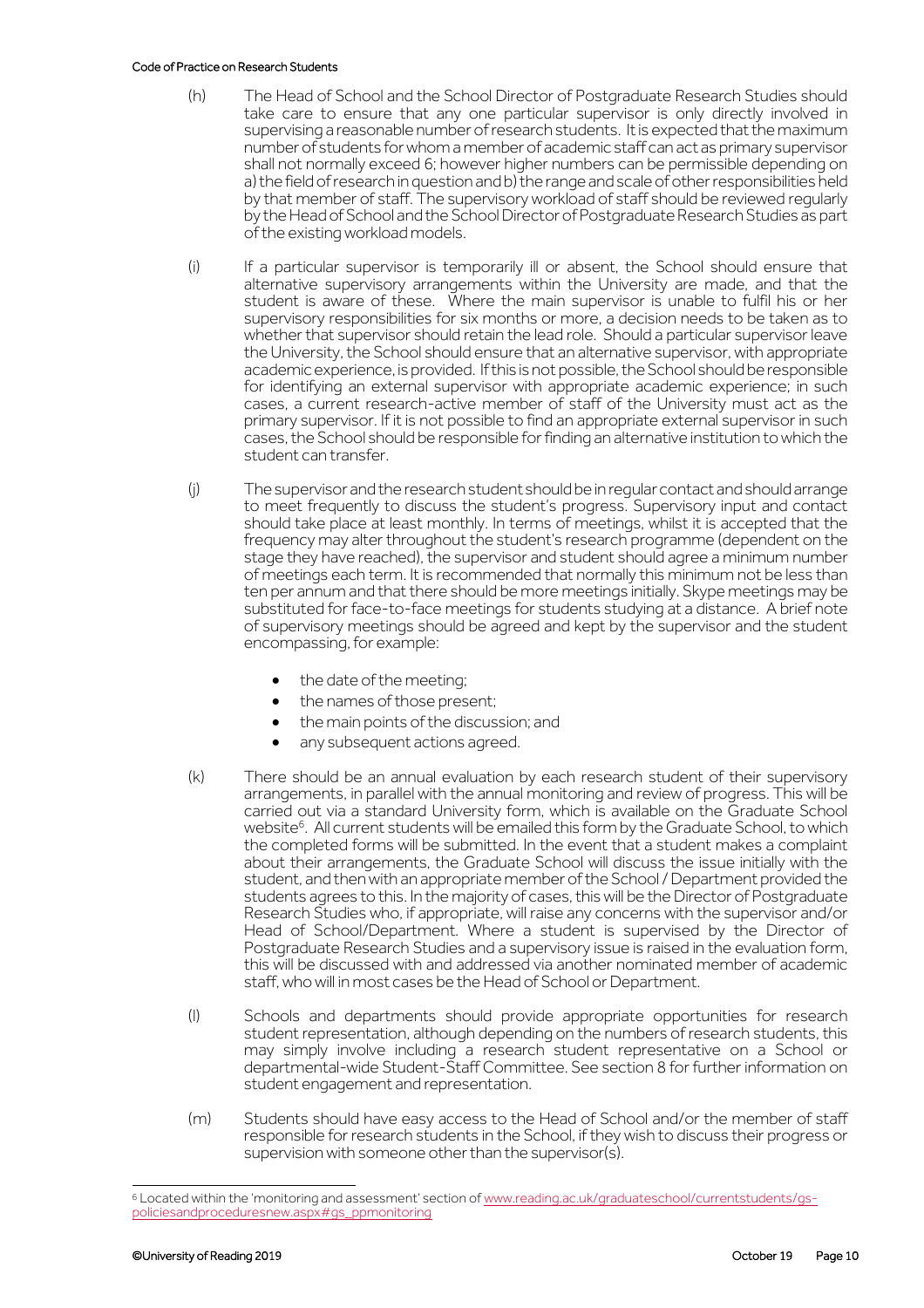(n) In the rare circumstance that the supervisory relationship breaks down, in the first instance the Head of School and/or the School Director of Postgraduate Research Studies should be informed and asked to investigate the situation, where appropriate involving the Head of the Doctoral Research Office. If the situation cannot be resolved to the satisfaction of both parties, then alternative supervisory arrangements should be made, if possible.

## <span id="page-10-0"></span>5. Skills training and Learning Needs Analysis

- (a) Training should be provided for all research students, including those studying part-time or for a PhD by Distance. This training should involve both research skills specific to a particular subject area and also additional (also called transferable or generic) skills training. An appropriate doctoral training programme is provided at two levels: the Graduate School provides Institutional generic research and professional skills training, and Schools provide appropriate discipline level training. It is accepted that some smaller Schools may not have the student numbers or the resources to develop an effective training programme; in such cases it may be good practice for several similar Schools to combine.
- (b) At the start of a student's research programme, the Supervisor and the student should review the training needs of that student through a process of Learning Needs Analysis, identifying areas of existing competence and areas which will need further development in order to enhance the student's research abilities and personal development. Such analysis will inform the student's research training programme and will be an element of the formal reviews of progress. The current template for the assessment of training needs via Learning Needs Analysis is available at:

#### [www.reading.ac.uk/GS\\_Learning Needs Analysis](http://www.reading.ac.uk/GS_Learning%20Needs%20Analysis)

Students should be encouraged to reflect at regular intervals on their development, using their Learning Needs Analysis as a basis; this will allow them to take the initiative in their development and to pursue their own learning opportunities.

- (c) Unless an approved exemption has been granted by the School Director of Postgraduate Research Studies, students are required to undertake at least a set minimum number of sessions on the Graduate School training programme each year. For full-time students, this is currently five courses in year 1, and three courses in each of years 2 and 3 (with the appropriate equivalent requirement for part-time students).
- (d) The Centre for Quality Support and Development, in collaboration with the Graduate School runs courses for research students who will be involved in teaching and / or demonstrating. Any research student employed by the University to support the teaching and learning of other students should receive appropriate training.

## <span id="page-10-1"></span>6. The monitoring and assessment of progress

The following section is a formal summary of the University's policy relating to the monitoring and assessment of progress.

Further complementary guidance for students can be found in the Graduate School's more informal guide '*Keeping on track: how we monitor and assess your progress'*, which can be found at: [www.reading.ac.uk/graduateschool/currentstudents/gs-GuidesforStudentsnewpage.aspx](http://www.reading.ac.uk/graduateschool/currentstudents/gs-GuidesforStudentsnewpage.aspx)

There is also guidance for staff involved in the process within the Graduate School's Good Practice Guide '*Monitoring and assessing the progress of doctoral researchers*', which can be found at:

[www.reading.ac.uk/graduateschool/supervisorsandresearchstaff/gs-](http://www.reading.ac.uk/graduateschool/supervisorsandresearchstaff/gs-GoodPracticeGuides(Staff)newpage.aspx)[GoodPracticeGuides\(Staff\)newpage.aspx](http://www.reading.ac.uk/graduateschool/supervisorsandresearchstaff/gs-GoodPracticeGuides(Staff)newpage.aspx)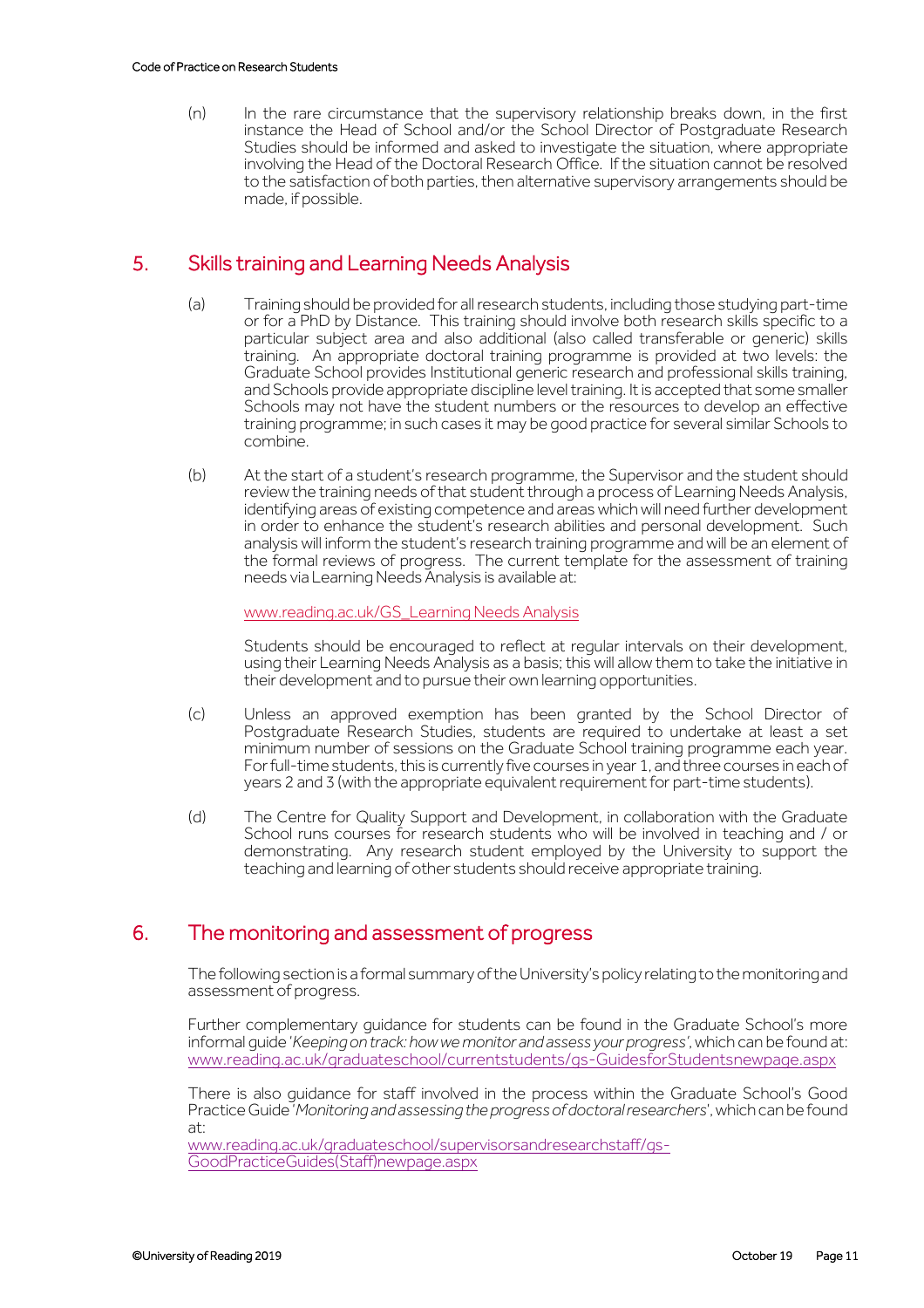#### Code of Practice on Research Students

- (a) Schools, or where it is appropriate, Departments are responsible for monitoring the progress of research students, via an agreed 'monitoring team' or equivalent body. At least one member of this team should be independent of the student's supervisory arrangements. Schools may have their own additional guidelines on monitoring the progress of their research students that fit local needs, but it is a requirement that all research students should have their progress formally assessed at least on an annual basis. The process for this assessment should be communicated clearly and fully to research students and their supervisors. Such procedures should be operated rigorously, fairly, reliably and consistently.
- (b) There should be an annual review of the progress of each student by an agreed School or Department 'monitoring team', which, where necessary, will have regard to the University's procedures for Academic Engagement and Fitness to Study. In the first year of registration, the annual review should take place during the third term of registration. The annual review should comprise consideration of at least a separate written report from both the student and their supervisor. It should also include an evaluation by the student of their supervisory arrangements, as detailed in section 4(j). Students should also make at least two oral presentations of their work, to an appropriate audience within the School or Department, during the course of their programme. If a student fails to submit a written report within 2 weeks of the due date, and no extension has been agreed, they will be sent a warning letter from the Head of School to inform them that if they do not submit a report within 3 weeks (a total of 5 weeks from the original due date), they will be subject to the University's procedures for Academic Engagement and Fitness to Study.
- (c) As part of the annual review of process, School 'independent assessors' should produce a joint written report based on consideration of the reports from the student and the supervisor/s and preferably on meeting with the student in question. The report should comment on the student's progress to date and whether, in the opinion of the assessors, the work produced by the student is of a standard which indicates that it will lead to a successful submission within the maximum period of registration. Schools should retain copies of all reports (including evaluations of supervisory arrangements).
- (d) Where concerns are raised about a student's progress, a student should normally be given advice on how to improve their performance and a formal plan of remedial action with a timescale for completion should be drawn up and agreed by the student, their supervisor and the relevant Head of School. This action plan should be normally reviewed and the student re-interviewed, within three months of the original interview or the Parttime equivalent. Should this action plan not result in an improvement after the agreed period of time, then the School or Department (or nominee) should discuss the matter with the Head of the Doctoral Research Office, who will discuss possible ways forward, including invoking the University's Academic Engagement and Fitness to Study procedures, which may lead to the termination of the student's registration.
- (e) Schools should hold a complete set of records of progress on each student's file, including copies of individual report forms.
- (f) During the second year of registration (or part-time equivalent) and normally no later than the 5<sup>th</sup> term of registration, the School assessors should consider the evidence for confirmation of registration.

The independent assessors will make a decision (or recommendation) on the basis of at least a written report from the student providing evidence of his or her research ability; students will normally be interviewed in person by the assessors as part of the assessment of progress. A written report should also be made by the student's supervisor/s, which should cover the following areas:

- i. Whether progress is deemed to be satisfactory and, if not, what actions could be taken to ensure that progress becomes satisfactory
- The standard of any written work submitted
- iii. Whether the student has given an oral presentation of his/her work to an appropriate audience within the School/Department since the last progress review
- iv. The appropriateness of the training activities undertaken by the student with reference, where appropriate, to an initial Learning Needs Analysis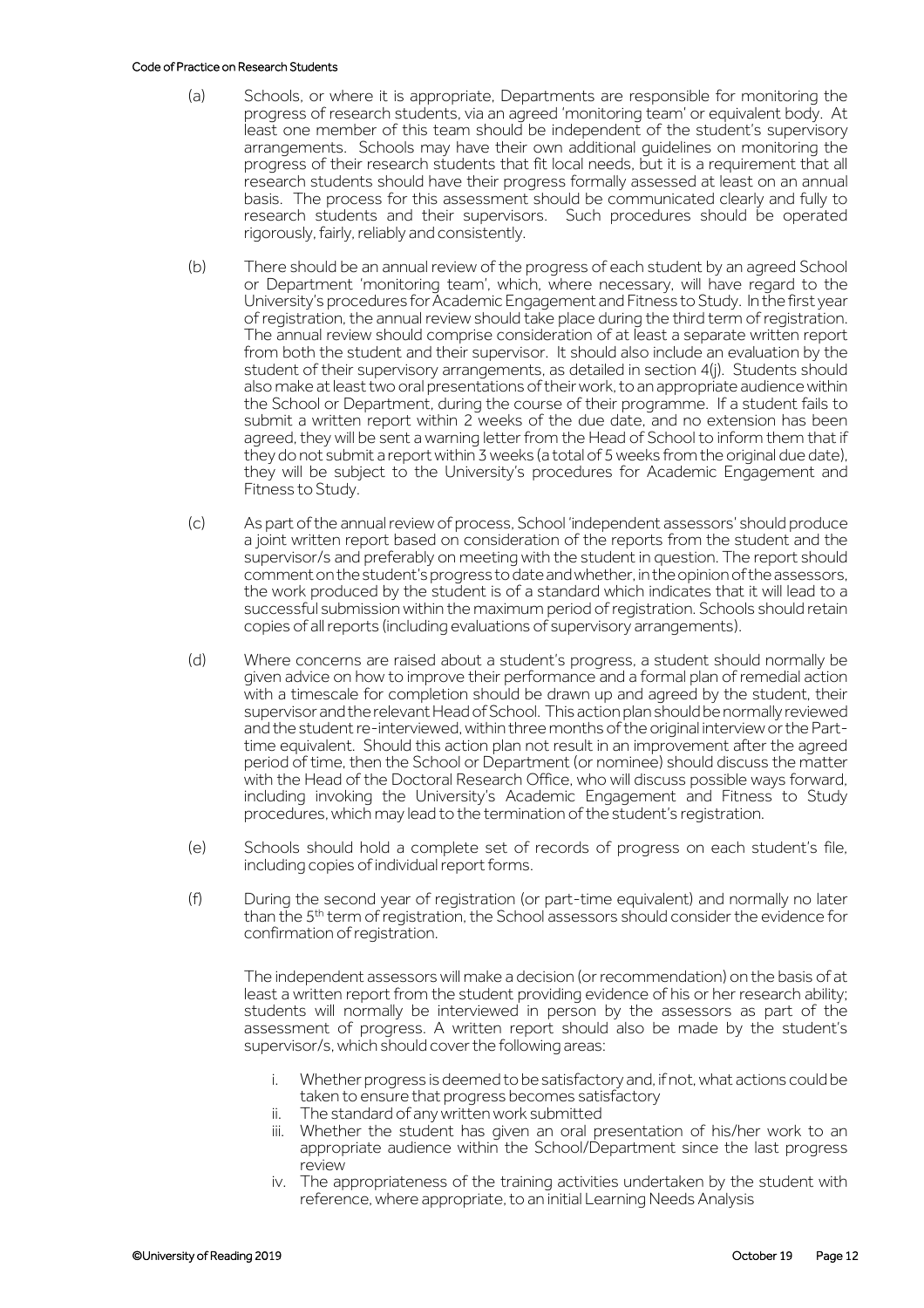v. An anticipated completion date.

Recommendations for confirmation of registration (or otherwise) should be made on the basis of the following criteria:

- a. Is the work presented by the student such as might reasonably be expected as a result of their having studied for the equivalent of around 12-18 months full-time for a PhD.
- b. Has the student shown that he or she is able to exercise independent critical judgement.
- c. Has the student demonstrated that he / she understands how his / her research topic is related to a wider field of knowledge.
- d. Has the student demonstrated the ability to produce an original contribution to knowledge
- e. Is the amount and nature of the subject-specific and generic research skills training that has been undertaken by the student appropriate to his / her needs, as identified through a Learning Needs Analysis or similar process.
- f. Is the student's work, and his / her understanding of it, of a standard that indicates that it will lead to the successful submission of a PhD thesis within 3-4 years fulltime registration (or part-time equivalent)

The outcomes of the confirmation of registration process will be either:

- i. confirmation as a PhD candidate;
- an agreed plan of remedial action (following advice on how to improve) and an opportunity to provide a further report and be re-interviewed, to an agreed timescale, normally within 3 months of the original interview. This is the expected outcome if confirmation of registration is not agreed at the first attempt.
- iii. recommendation for transfer of registration to MPhil, which will need to be approved by the Head of School; or
- iv. recommendation for referral to the Head of School (via the School Director of PGR Studies), who will need to consider invoking the University's Policy on and procedures relating to PhD and MPhil student academic engagement and fitness to study, which can lead to de-registration from PGR programmes.

The student's supervisor/s will not be present when the decision on the confirmation of registration is made. The assessors will report the outcomes of the confirmation process to the School Director of PGR Studies. Pending any necessary approval of recommendations from the Head of School, the outcomes will also be communicated to the Doctoral Research Office.

- (g) Where the confirmation process has resulted in a student not being assigned to the degree programme which he or she sought, they may appeal against that decision. They should lodge such an appeal with the Head of the Doctoral Research Office within two weeks of receiving this decision. The appeal will be considered by a panel comprising the Dean of Postgraduate Research Studies, a senior member of the Academic Staff of the student's School, and a senior member of the Academic Staff drawn from another School. These members of Academic Staff should have experience of supervising research students and of the confirmation of registration process. The Appeal Committee may either:
	- (i) Reject the appeal;<br>(ii) Uphold the appeal
	- (ii) Uphold the appeal, and confirm registration as 'PhD'; or
	- Uphold the appeal, but the student be subject to a further confirmation of registration procedure no later than three months after the first such procedure

The decision of the Appeal Committee will be final.

A detailed description of this appeals process is available at:

[www.reading.ac.uk/web/files/graduateschool/pgr\\_COR\\_appeals\\_sept2018.pdf](http://www.reading.ac.uk/web/files/graduateschool/pgr_COR_appeals_sept2018.pdf)

(h) Illness, changes in family circumstances, or other exceptional circumstances sometimes make it difficult or inappropriate for a student to continue their research. Given the requirements of sponsors that students should complete their theses within a given time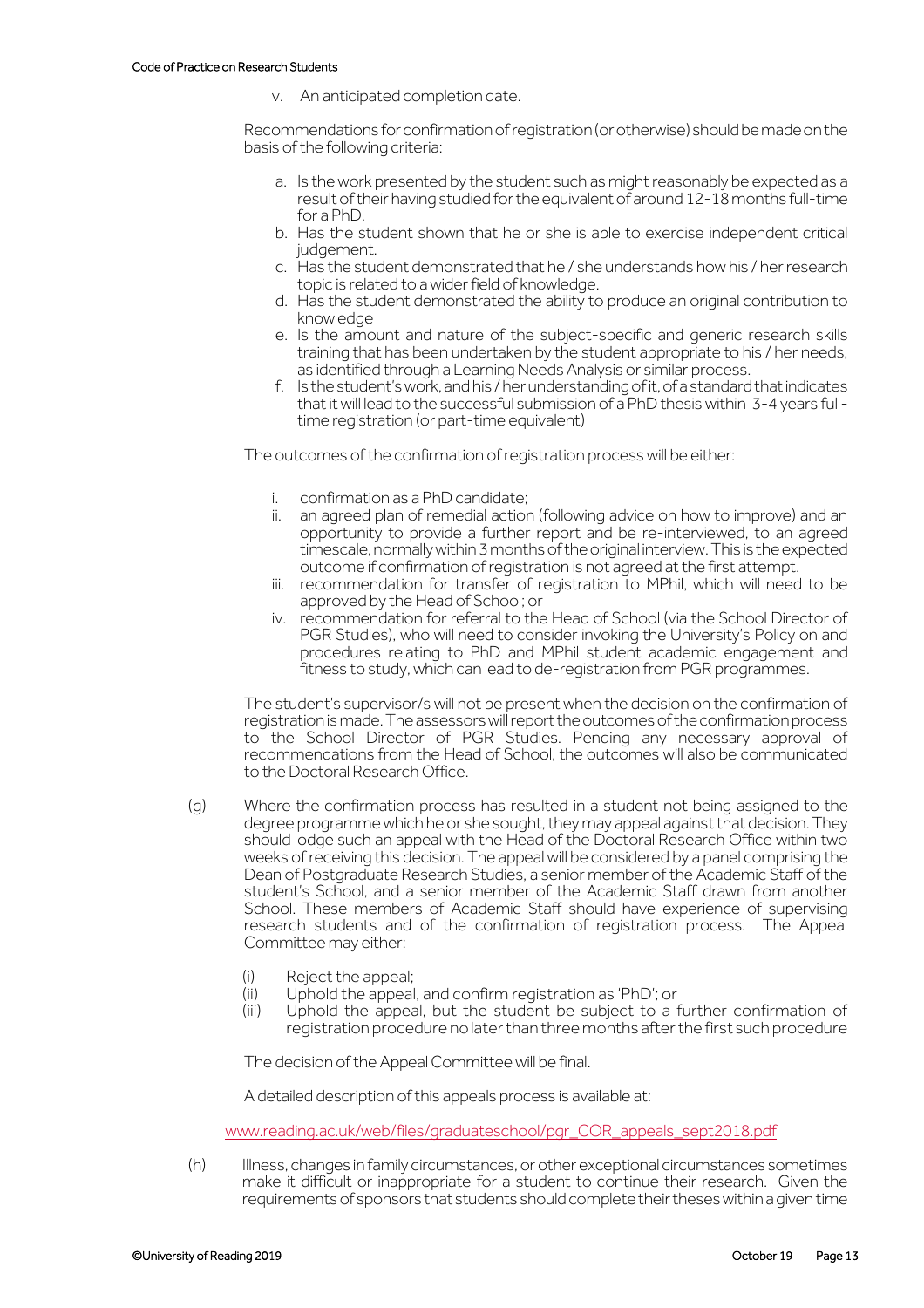period, it is sometimes appropriate for the student and the University that a suspension of registration is agreed. Students and/or an appropriate member of staff should initially contact their School Director of Postgraduate Research Studies to discuss the matter informally.

Suspensions are approved by the Dean of Postgraduate Research Studies, in accordance with the relevant regulations and procedures. The period of time permitted for a suspension should not normally exceed 12 months in any one instance, and should not normally exceed 12 months for the duration of the degree. In very exceptional circumstances, further periods of suspension may be granted, but the total period of suspension throughout the duration of the degree shall not normally exceed 24 months.

Extensions beyond the University's stated maximum period of candidature are only permitted in exceptional circumstances. Extensions are approved by the Dean of Postgraduate Research Studies, subject to the relevant regulations and procedures. Requests for extensions will normally only be considered if submitted at least 28 days prior to the maximum registration date.

At the point at which their minimum period of registration has passed, students will be sent a reminder by email of the need to complete within the maximum time allowed. They will be sent a further such reminder three months prior to their maximum registration date. If a student does not submit by the required date and no extension has been agreed, that student will be informed within 14 days of the expiry of their maximum registration date that their registration has been terminated. In any such case, the student may appeal the decision under the University's procedures for *Appeals against termination of registration resulting from failure to submit a thesis by the Maximum Registration Date*. Full detail of this appeal process is available at:

[www.reading.ac.uk/web/files/graduateschool/pgrterminationappeals.pdf](http://www.reading.ac.uk/web/files/graduateschool/pgrterminationappeals.pdf)

Full detail on the regulations and procedures to be followed in regard to suspensions and extensions is available at:

[www.reading.ac.uk/web/files/graduateschool/resstudentsuspandext.pdf](http://www.reading.ac.uk/web/files/graduateschool/resstudentsuspandext.pdf)

(i) With regard to annual leave, research student programmes do not usually follow terms in the conventional sense, nor do they have set working hours. Similarly, the differing requirements of disciplines and types of research make the determination of appropriate holiday and similarly working hours for research students difficult to prescribe. The University expects that students and supervisors should arrive at mutually acceptable arrangements, which ensure that the student maintains an appropriate work/recreation balance to achieve the research objectives. Accordingly, the following guidelines on annual leave are provided:

Full-time research students are entitled, with the prior agreement of their supervisors, to take up to 8 weeks' holiday each year including public holidays and University closure periods.

Part-time research students are entitled, with the prior agreement of their supervisors, to take up to 8 weeks' holiday each year pro rata, including public holidays and University closure periods.

For those students in receipt of Research Council or other external funding, due attention should be paid to the rules governing leave arrangements for those bodies.

(j) Monitoring of the progress of part-time and PhD by Distance students will follow similar procedures to the above. Part-time students will be expected to provide evidence of their research ability before confirmation of registration (see section 6(f)) can be permitted and they should also be expected to give an annual oral presentation on their work. Whilst PhD by Distance students may not necessarily be expected to give an annual presentation (unless in Reading at the appropriate time), they should provide an annual written report on their work, and particularly before any confirmation of registration is agreed.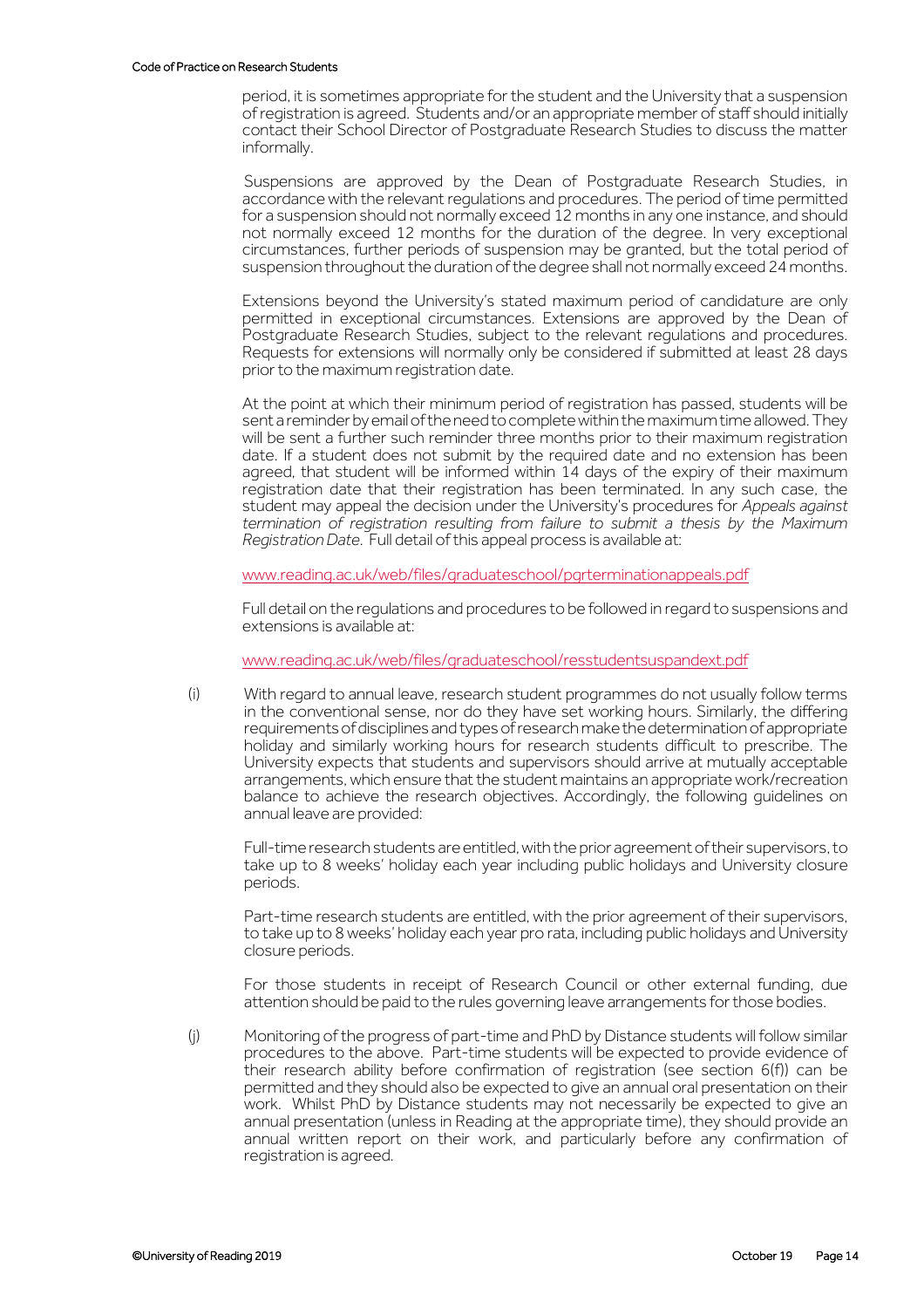## <span id="page-14-0"></span>7. Academic Integrity and Academic Misconduct

Research students are expected to uphold the University's expected standards on academic integrity and academic misconduct. Further information is available on the Graduate School website<sup>2</sup>.

## <span id="page-14-1"></span>8. Examinations

- (a) The document entitled *Rules for Submission of Theses for Higher Degrees* sets out the University's requirements and procedures in respect of:
	- Notification of intention to submit a thesis
	- Format and length of theses
	- Procedures for submission
	- Summary of the examination process

The *Rules for Submission* are available at:

[www.reading.ac.uk/web/files/graduateschool/1\\_pgr\\_rules\\_for\\_submission\\_of\\_thes](http://www.reading.ac.uk/web/files/graduateschool/1_pgr_rules_for_submission_of_theses.pdf) [es.pdf](http://www.reading.ac.uk/web/files/graduateschool/1_pgr_rules_for_submission_of_theses.pdf)

(b) The appointment of Internal and External Examiners is subject to the approval of the Dean of Postgraduate Research Studies. It is a requirement that at least one of the Examiners should be external to the University and that they should have considerable academic expertise in the field which they are examining. They should not be a recent or current collaborator of the supervisor or research student. Members of staff in Partner or Associated institutions may act as an external examiner provided they have not been a recent collaborator.

The maximum number of Higher Degree examinations which an External Examiner should normally undertake in a period of five years in respect of candidates with the same internal supervisor is two. The Dean of Postgraduate Research Studies may, in exceptional circumstances, permit this number to be exceeded.

- (c) The *Guide for Examiners for Higher Degrees by Thesis*, which is sent to the Internal and External Examiners of a thesis on their appointment and to the Supervisor, sets out the University's requirements and procedures in respect of:
	- Arrangements for viva voce examination, including provisions for an Independent Chair and the attendance of the supervisor
	- Process for advising candidate of progress with examination arrangements
	- Provisions for Examiners to exchange with each other preliminary views through pre-viva reports
	- Results available for the Examination for a Higher Degree by Thesis
	- Preparation of Examiners' Reports following the viva
	- Appointment of an External Adjudicator in the event of an irreconcilable difference between the Examiners

The *Guides for Examiners of Research Degrees* are available at:

[www.reading.ac.uk/graduateschool/currentstudents/gs-](http://www.reading.ac.uk/graduateschool/currentstudents/gs-ExaminationsForResearchDegrees.aspx)[ExaminationsForResearchDegrees.aspx](http://www.reading.ac.uk/graduateschool/currentstudents/gs-ExaminationsForResearchDegrees.aspx)

- (d) In determining a recommended result, Examiners are required to consider the following:
	- (i) Whether the form in which the thesis is presented is appropriate;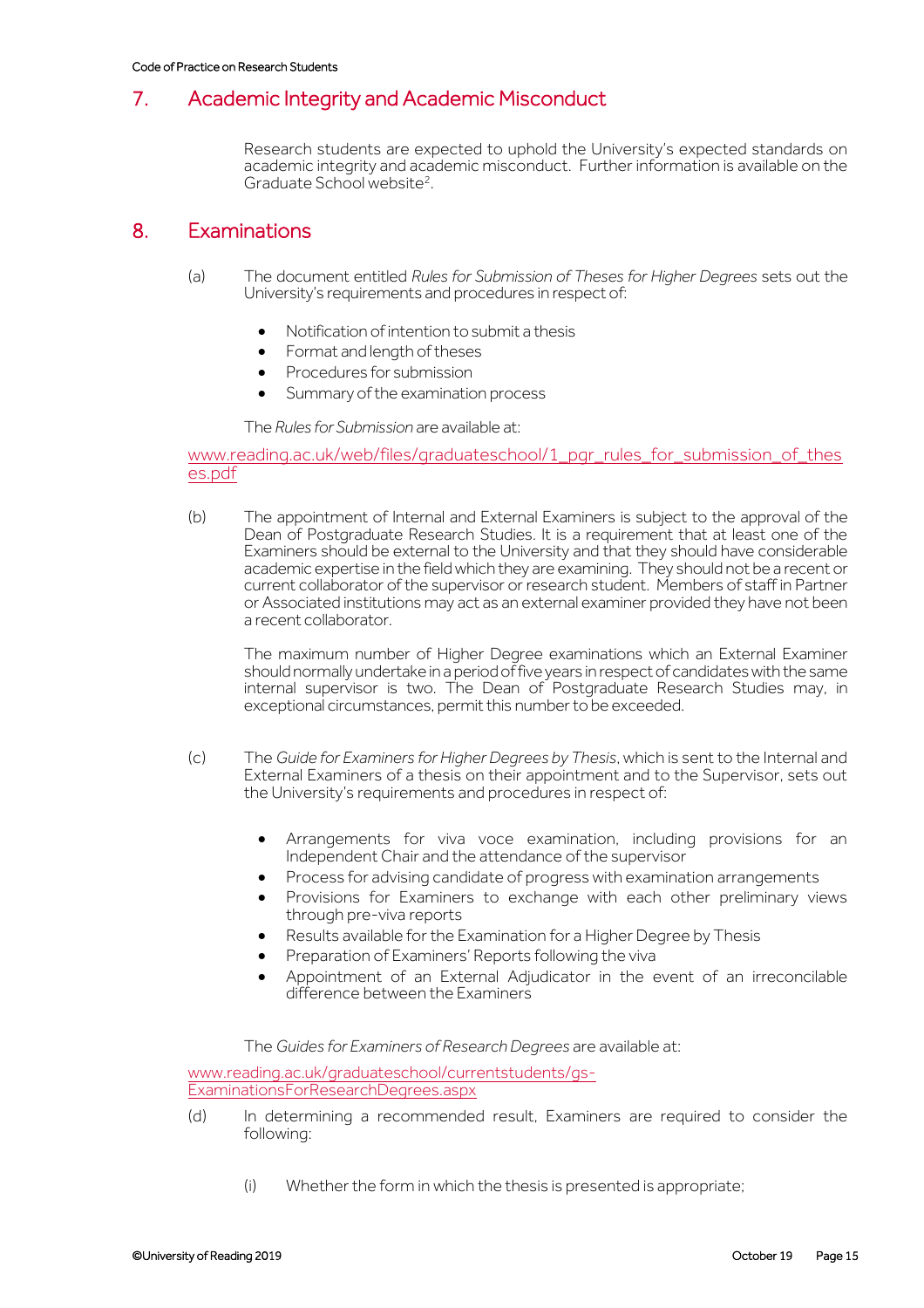- (ii) Whether the work presented by the candidate is such as might reasonably be expected as the result of one year's full-time postgraduate work (for LLM), two years' full-time postgraduate work (for MPhil), and three years' full-time postgraduate work (for PhD);
- (iii) Is the abstract of the thesis acceptable (a) as it is, or (b) with some modifications?
- (iv) Does the candidate understand how his/her special theme is related to a wider field of knowledge?
- (e) Criteria for PhD
	- the creation and interpretation of new knowledge, through original research or other advanced scholarship, of a quality to satisfy peer review, to extend the forefront of their discipline, and to merit publication in an appropriate form
	- a systematic acquisition and understanding of a substantial body of knowledge which is at the forefront of the discipline or area of professional practice
	- the general ability to conceptualise, design and implement a project for the generation of new knowledge, applications or understanding at the forefront of the discipline, and the ability to adjust the project design in the light of unforeseen problems
	- a comprehensive understanding of techniques applicable to their own research or advanced scholarship.

#### Criteria for MPhil / LLM

- a systematic understanding of knowledge, and a critical awareness of current problems and / or new insights, much of which is at, or informed by, the forefront of their academic discipline, field of study or area of professional practice
- a comprehensive understanding of techniques applicable to their own research or advanced scholarship
- originality in the application of knowledge, together with a practical understanding of how established techniques of research and enquiry are used to create and interpret knowledge in the discipline
- conceptual understanding that enables the student to do each of the following:
	- to evaluate critically current research and advanced scholarship in the discipline
	- to evaluate methodologies and develop critiques of them and, where appropriate, to propose new hypotheses.
	- $\bullet$
- (f) The recommendations available to the Examiners are:

## (i) For PhDs

#### *PhD awarded*

No corrections are required. The recommendation will be reported to the next meeting of Senate.

#### *PhD awarded, subject to minor amendments being made*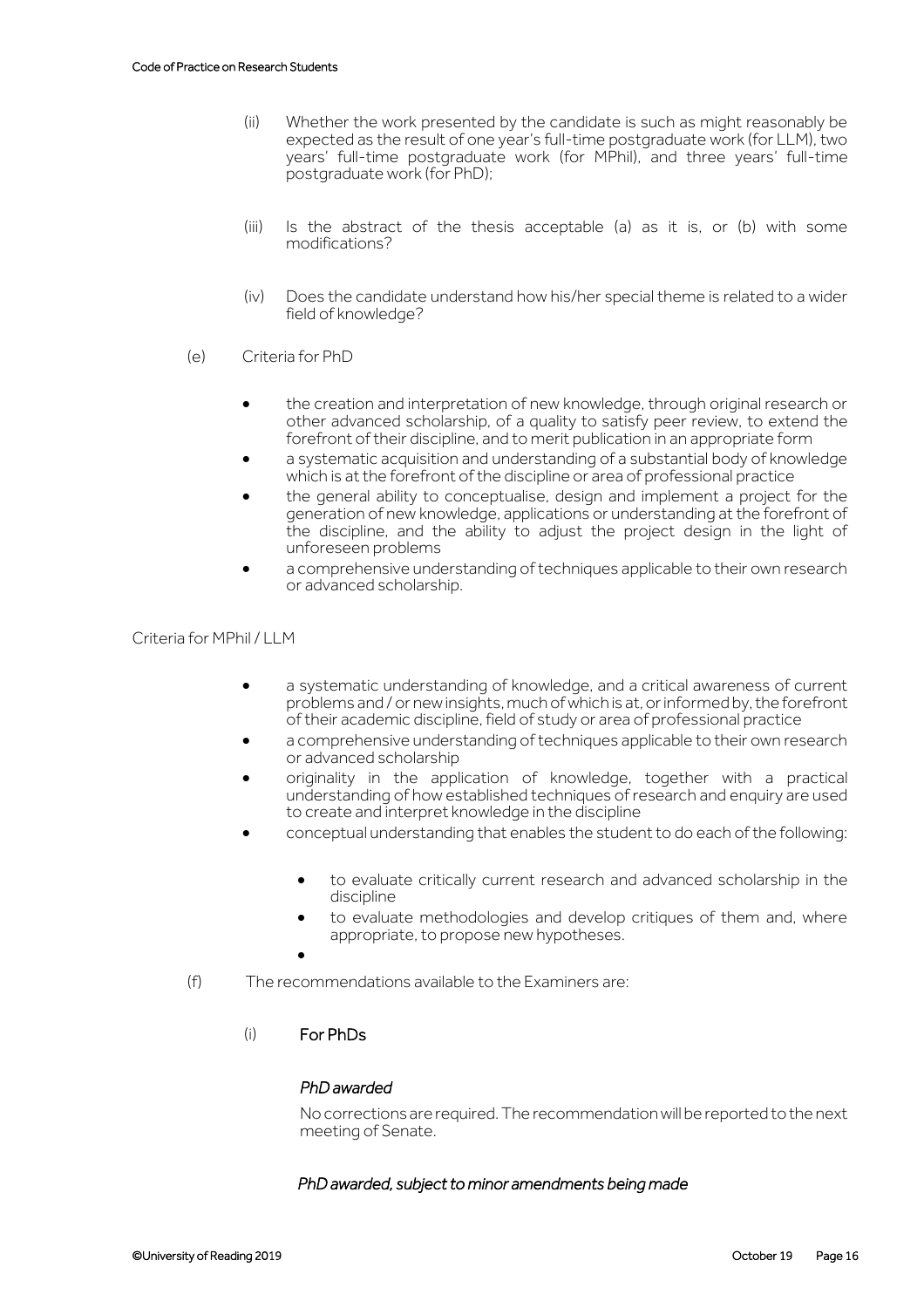The Internal Examiner is responsible for advising the student as to what corrections are required, and will inform the Doctoral Examinations Officer that the corrections have been made satisfactorily. The recommendation will then be sent to the next Senate. Minor amendments do not count as a reexamination.

 Minor amendments should normally be carried out within three months of the date of notification of the result. In certain circumstances (for example, if a student has difficult personal circumstances, or is working full-time) the Examiners can make a request (for approval by the Dean of Postgraduate Research Studies) that the student be permitted up to six months to complete the minor amendments. Additionally, where a candidate has been diagnosed as having dyslexia or dyspraxia, he or she may request six months in which to complete the amendments.

If the candidate does not complete the minor amendments within the period allowed, a result of Failed can be returned. Extensions to the period can be granted by the Dean of Postgraduate Research Studies if exceptional circumstances arise during the three month period.

#### *Decision Deferred (Major amendments)*

The candidate is required to make major amendments. Examiners are asked to provide written comments for the candidate's guidance within one month of the oral examination. These comments should be sent to the Doctoral Examinations Officer for forwarding to the candidate and to the candidate's supervisor(s). The candidate has 12 months to make these amendments. Extensions to this period can be granted by the Dean of Postgraduate Research Studies in exceptional circumstances. When the amendments have been completed, copies of the thesis are submitted to the Doctoral Examinations Officer who forwards the copies to the Examiners in the usual way. The Examiners may then make their recommendation.

Major amendments do not count as a re-examination. However, where major amendments have been undertaken, both the External and the Internal Examiner must review the thesis to ensure that the amendments have been carried out to a satisfactory standard. The Examiners may wish to require Minor amendments at this stage. The Examiners may not recommend further major amendments. Where major amendments are not made within 12 months, a result of Failed may be returned.

#### *PhD Fail result: Recommendation to award an MPhil.*

If the candidate has not met the criteria to be awarded the PhD, but has met the criteria for the degree of MPhil, the examiners can recommend to Senate that the candidate be offered the degree of MPhil (with or without minor corrections).

After a report making the alternative recommendation has been approved by Senate, the Doctoral Examinations Officer will write to the student notifying him / her of the result and offering the option of accepting the MPhil or resubmitting for the PhD (provided the thesis is not a re-submission).

The student will have three months from the date of that letter to accept the MPhil and, if minor corrections were required, to make the amendments and resubmit the thesis. Alternatively, the student can notify the Doctoral Examinations Officer within this three month period of his / her intention to resubmit for the PhD. He / she will be permitted to present themselves for reexamination on one further occasion within three calendar years. Candidates will be advised of the exact deadline by the Doctoral Examinations Officer.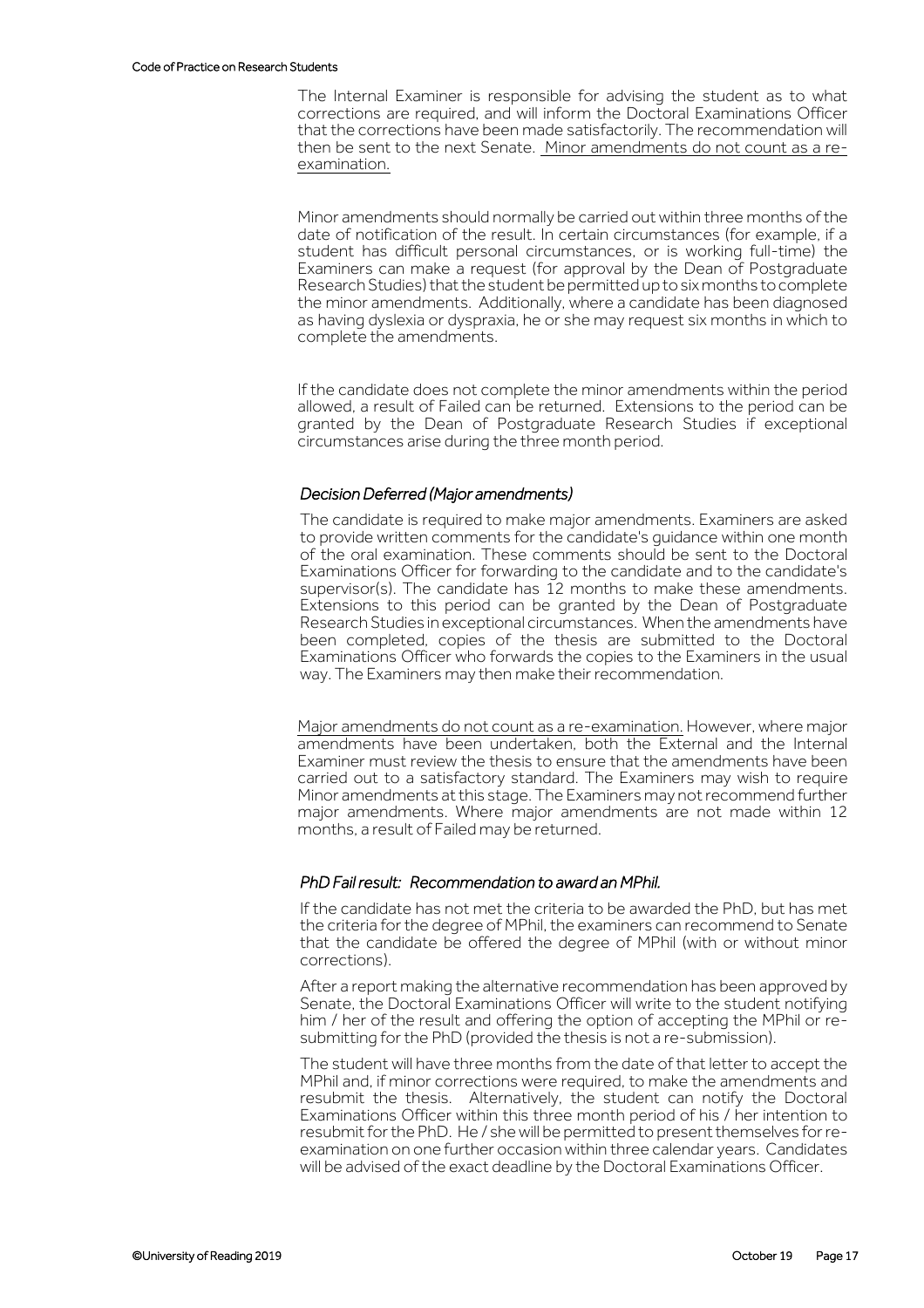#### *PhD Fail result: No degree awarded*

If the candidate has not met the criteria to be awarded the PhD or the MPhil, the recommendation of Fail: No degree awarded will be forwarded to Senate for approval. Following approval, the candidate will be notified of the outcome by the Doctoral Examinations Officer and informed that he / she will be permitted to present themselves for re-examination on one further occasion within three calendar years. Candidates will be advised of the exact deadline by the Doctoral Examinations Officer.

#### (ii) For MPhil/LLM

The recommendations available for the MPhil and LLM are the same as for PhD (a) above, except that no alternative degree can be awarded.

- (g) For Professional Doctorate and PhD by Published Works degrees, candidates should consult the relevant programme specification for specific criteria and possible recommendations available to the examiners.
- (h) Where a student considers that there are grounds for believing the result of the examination to be unfair (other than those relating to the academic judgement of the Examiners), he or she may appeal to the Senate Standing Committee on Examination Results. Information on the process for appeal is available at:

[www.reading.ac.uk/graduateschool/currentstudents/gs-](http://www.reading.ac.uk/graduateschool/currentstudents/gs-ExaminationsForResearchDegrees.aspx)[ExaminationsForResearchDegrees.aspx](http://www.reading.ac.uk/graduateschool/currentstudents/gs-ExaminationsForResearchDegrees.aspx)

## <span id="page-17-0"></span>9. Student engagement and representation

 Postgraduate research student engagement and representation occurs on a number of different levels within the University, as follows:

(a) Within Schools, it is normal practice that one or more research students sit on the appropriate board or committee where postgraduate research matters are discussed. Each School / Department is encouraged to nominate a specific postgraduate research student (PGR) representative, who is also responsible for liaising with the Graduate School (see below). The roles and responsibilities of these representatives are set out in the Graduate School guidelines, available at:

[www.reading.ac.uk/web/FILES/graduateschool/student\\_reps\\_guidelines.pdf](http://www.reading.ac.uk/web/FILES/graduateschool/student_reps_guidelines.pdf)

- (b) At a University level, the main form of engagement and representation occurs through the termly meetings of the PGR Representatives Forum, organised by the Graduate School. School / Department representatives bring items to the meetings and provide feedback on the training programme and other events and initiatives. The minutes of these meetings are received by the University Committee on Postgraduate Research Studies;
- (c) The Reading University Students Union (RUSU) employs a part-time Postgraduate Student Officer to provide focussed support for postgraduate students (both taught and research) during their university experience. This officer, along with the RUSU Vice-President (Academic Affairs), sits on the University Committee on Postgraduate Research Studies.

## <span id="page-17-1"></span>10. Complaints and appeals

(a) Students who feel that their work is not progressing satisfactorily should discuss the position with their supervisor. If (for whatever reason) they do not wish to raise the matter with their supervisor they should consult the Head of School. Where the Head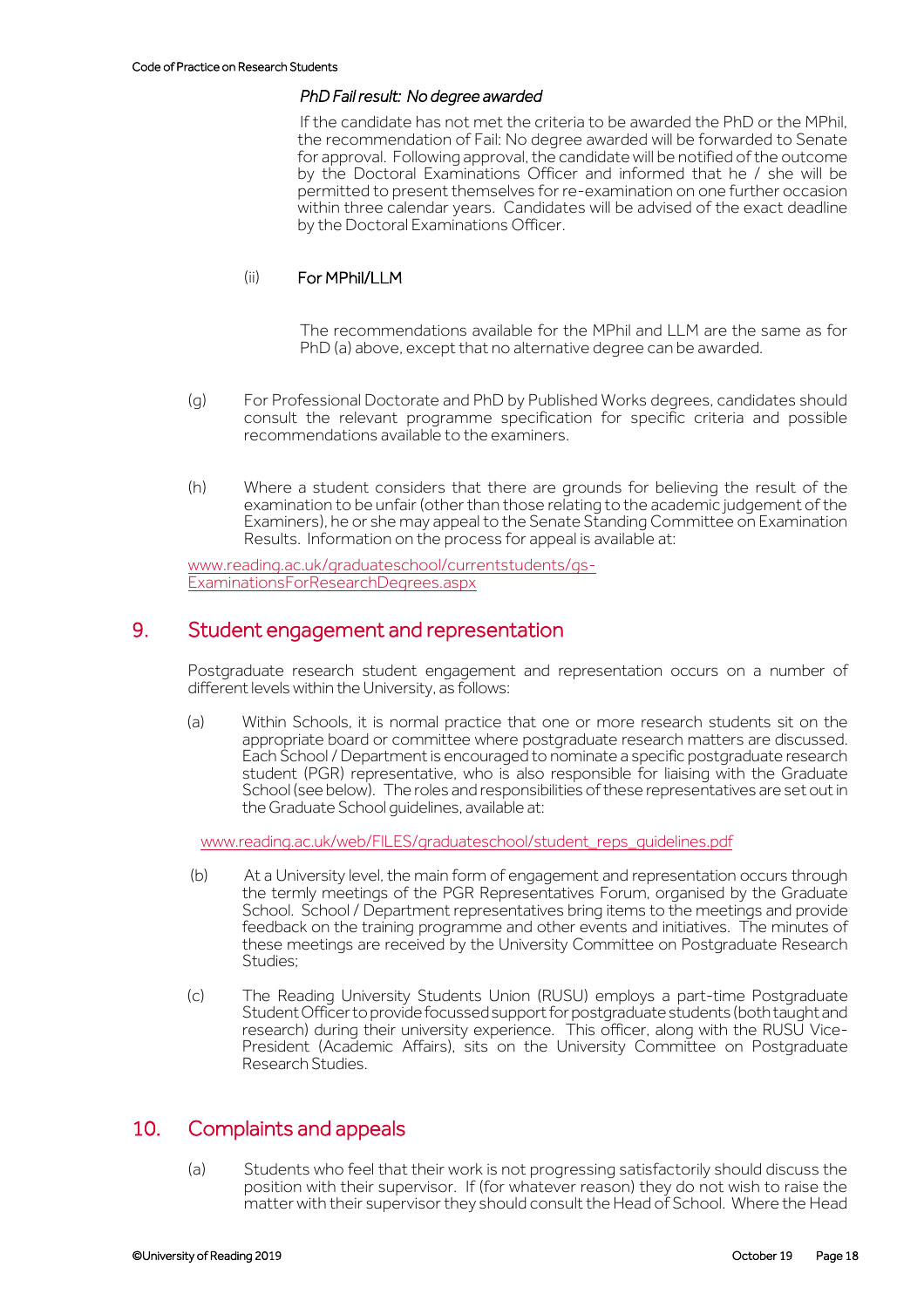of School is also the supervisor, students should consult the appropriate School Director of Postgraduate Research Studies.

Students who have a complaint about the adequacy of the supervision they are receiving or about any other matters affecting their research should consult the Head of School. Such complaints must be taken up in this way; they may not form the basis of an appeal by the student against subsequent failure.

If a student feels that it would be inappropriate for any reason to consult the Head of School, or if such consultation proves to be unsatisfactory, the advice of the Head of the Doctoral Research Office should be sought in the first instance.

(b) The University also has formal procedures dealing with student complaints and appeals, which are applicable to research students. Information relating to these procedures should be included in any Handbooks issued to research students and in the material issued as part of the University-wide inductions.

## <span id="page-18-0"></span>11. Further Requirements for Students studying at a distance from the **University**

- (a) The Dean of Postgraduate Research Studies is responsible for considering cases for PhD by Distance status.
- (b) Where such status has been agreed, the ultimate responsibility for students' supervision and training, and for ensuring that their thesis is submitted on time and is of an appropriate standard will rest primarily with the University. This will be the case even where day-to-day supervision and/or support will be provided by an external organisation.
- (c) Students who are registered as PhD by Distance are normally required to be in attendance at Reading for the first four weeks of the first term and for a total of three months over the course of their entire programme, as a minimum. This allows such students to undertake induction and research training and also attend for Confirmation of Registration and to prepare for and attend their viva. Examination of a research student should take place in Reading.
- (d) Before PhD by Distance status is agreed, a student, in consultation with their supervisor, should complete a Learning Needs Assessment to identify training needs and how and where these should be met.
- (e) The student and supervisor must also agree upon, and sign, a written 'learning agreement', setting out:
	- the responsibilities of both sides during the period that the student is studying away from the University;
	- how the supervisory relationship will work;
	- how communication is to be maintained during the 'working-away' period; and
	- the timing, duration, and funding of any supervisory visit.
- (f) Schools should choose with care the institution at which such students are to work. These institutions should normally have experience of student supervision. There should also normally be academic research links between the particular institution and the School. It is the responsibility of the School to ensure that a student will receive the best possible training and academic and pastoral care.
- (g) Students studying for PhD by Distance should be allocated at least one local supervisor or mentor with experience in the academic field and also of supporting students.